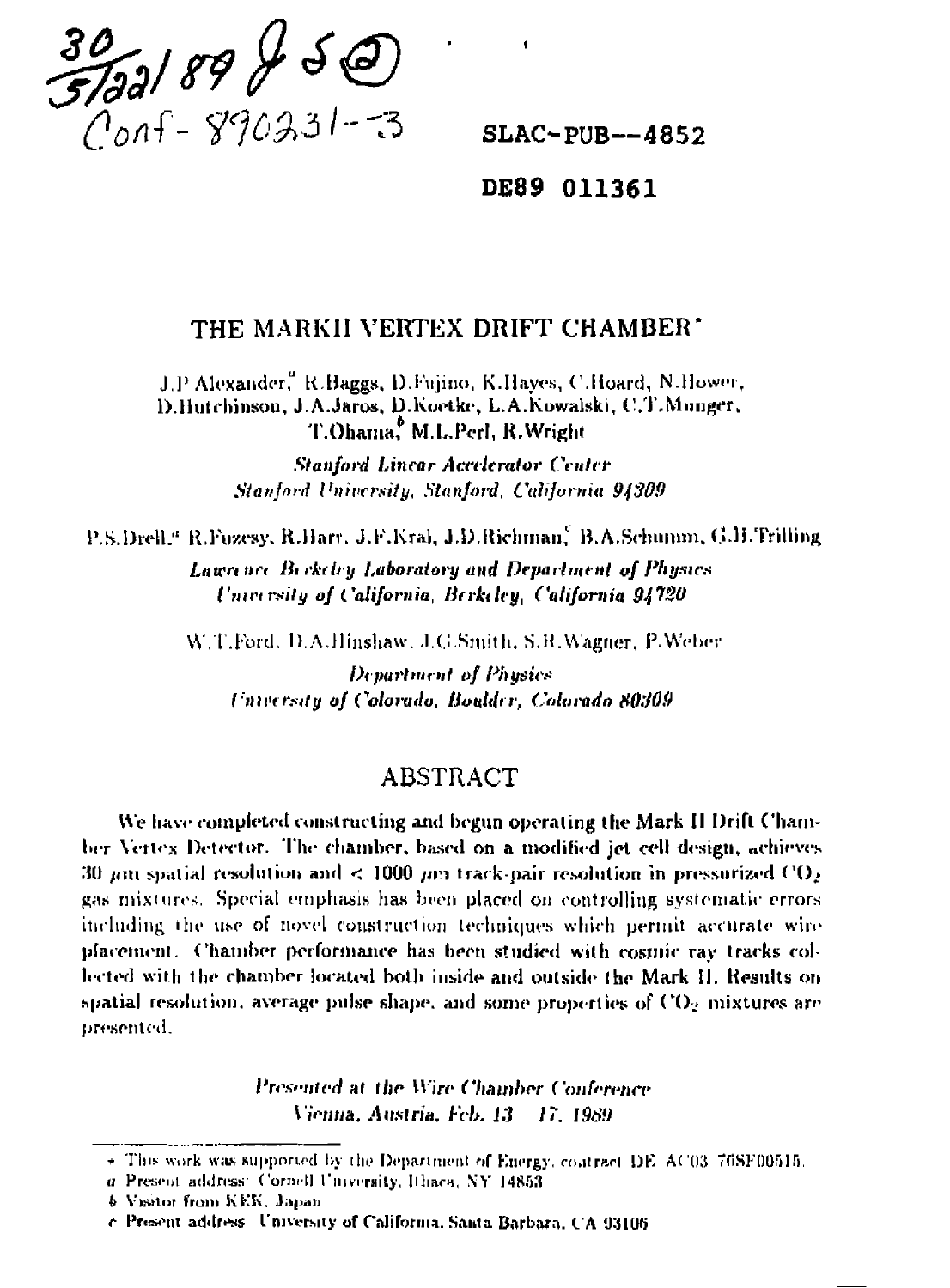#### Introduction 1.

The Mark II Drift Chamber Vertex Detector (DCVD) is a high precision, pressurized drift chamber which has been built to tag and study heavy flavor production at the Stanford Linear Collider (SLC)<sup>1</sup> To optimize impact parameter resolution in the dense track environment at the  $Z^0$ , we use a pressurized cool gas in a modified jet cell. Several groups including our own have demonstrated  $\sim$  30  $\mu$ m spatial resolution and sub-millimeter track-pair separation in such chambers<sup>2.3</sup> The task of building a large detector which fully exploits such performance is especially challenging because the electron drift velocity depends sensitively on the reduced field. the temperature, and the gas composition.

To address these problems, we adopted a novel design to achieve high mechan ical precision and implemented active temperature and pressure control systems. The chamber and its readout and control systems were completed in Gctober. 1988, and have since been thoroughly tested in a two-week cosmic ray run inside the Mark II detector<sup>4</sup>. Spatial and track-pair resolution with the foll system reproduced our prototype results<sup>3</sup>. Very high wire placement accuracy was achieved. and temperature and pressure stability have been demonstrated. Determination of the distance-time relation and the off line calibration is underway.

#### **Chamber description** 2.

**MASTER** 

The active volume of the DCVD extends from 5 to 17 cm radially and 55 cm axially. The chamber is divided into 10 jet cells, which are tilted with respect to the radial direction (See Fig. 1). This feature resolves the left-right ambiguity, helps in the drift velocity calibration, and ensures that no track is poorly measured along its entire length. Each cell contains an anode plane of alternating 20 mm diameter sense and 225 um diameter potential wires sandwiched between two grid planes of 150 pm diameter wires. The rest improve the sense wire electrostatic stability, improve the c sochroay, and reduce cross talk. Sense wires are spaced , art, the grid planes are spaced 1.8 mm from the anode plane. The 94 a c chamber operates at pressures up to 3 atmospheres in  $CO_2/C_2H_6$  (92/8). Planes

 $\mathbf{z}$ 

DISTRIBUTION OF THIS DOCUMENT IS UNLIMITED

د علا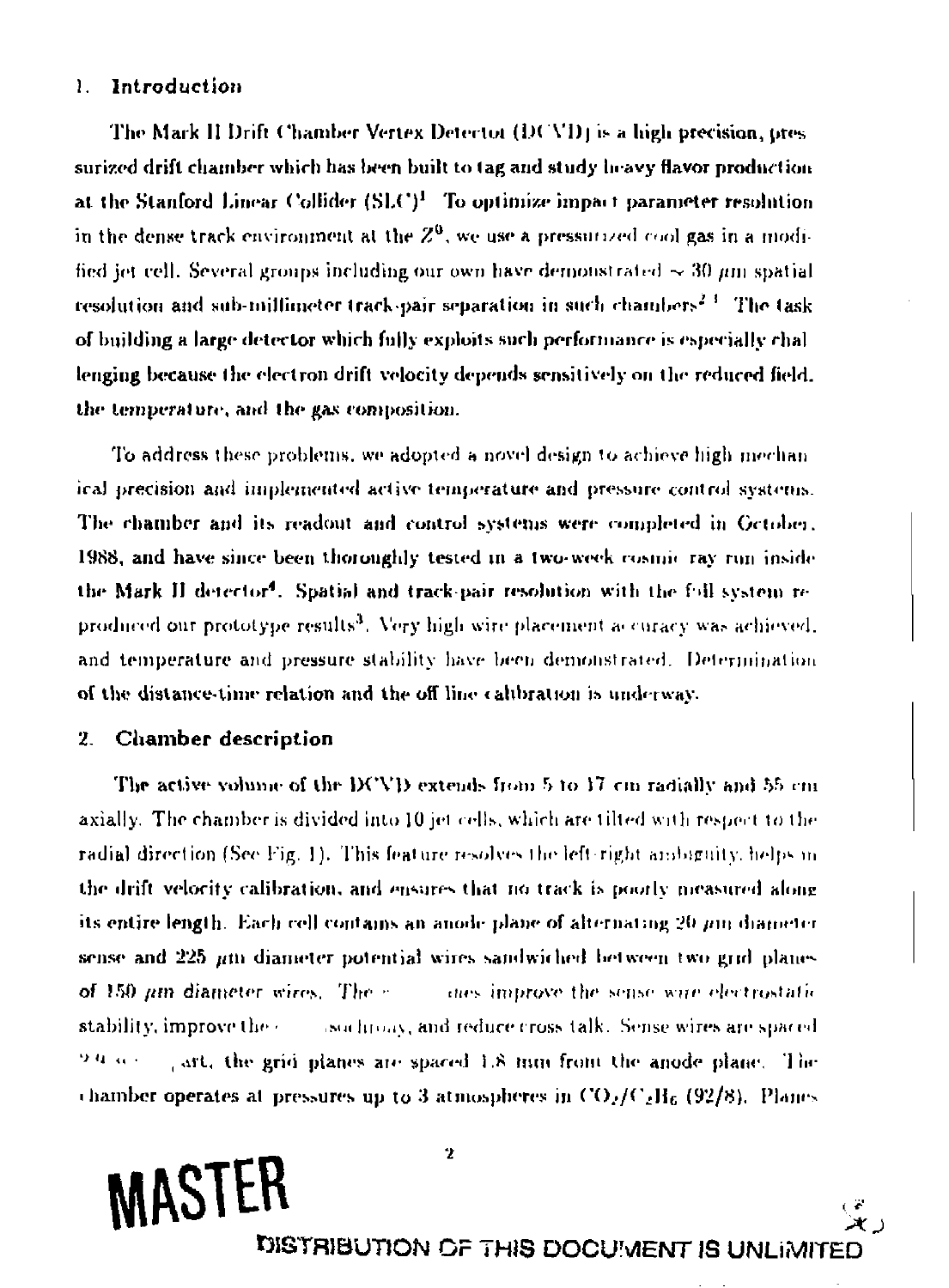of 225 pm diameter cathode wires bisect the angle between adjacent grid planes Voltages on each cathode plane are evenly graded between 3.195 g id 11.707 kV. providing a 2.3 kV/cm drift field which is uniform to better than 0.1% over two thirds of the active volume. The anode wires are run at  $+2.940 \text{ kV}$ , the interspaced potential wires at ground, and the grid planes at 380 kV. Three types of field shaping electrodes are used to grade the drift field and improve its uniformity near cell boundaries. Conducting surfaces ("skins") made of copper-clad kapton are epoxied to the inside surfaces of the niner and outer pressure cylinders. Twenty "V" shaped aluminum electrodes are placed between the anode and cathode planes and the outer skin. Guard planes containing 9 wires at the outer radius and 2 wires at the inner radius are placed between the end wires of the cathode and grid planes.

#### Mechanical Construction 4.

In order that the impact parameter resolution not be limited by the uncertainty in wire placement, the positions of the anode wires must be known to about  $\pm 5$ microns, with somewhat looser requirements on the placement of field cage wires. With a large number of closely-spaced wires this can best be achieved by winding the wires into a small number of precise planes, which are then positioned as units within the cliamber, rather than by stringing each wire individually through a positioning feedthrough. The resulting chamber geometry can thus be accurately characterized by a small number of parameters which can be measured using cosmic ray tracks.

Wire planes were wound on a pair of precision-grooved, copper-clad Invar cylinders, and then epoxied with the aid of a travelling microscope to two foundations which form the ends of the drift cell. In this way, the wires are located within a few microns of their desired positions as shown in Fig. 2. The foundations which hold the anode planes are made of stainless steel. The wires are glued to a thin piece of Macor insulator which is epoxied to the front surface of the foundation. The foundations which support the other wire planes are machined from solid Macor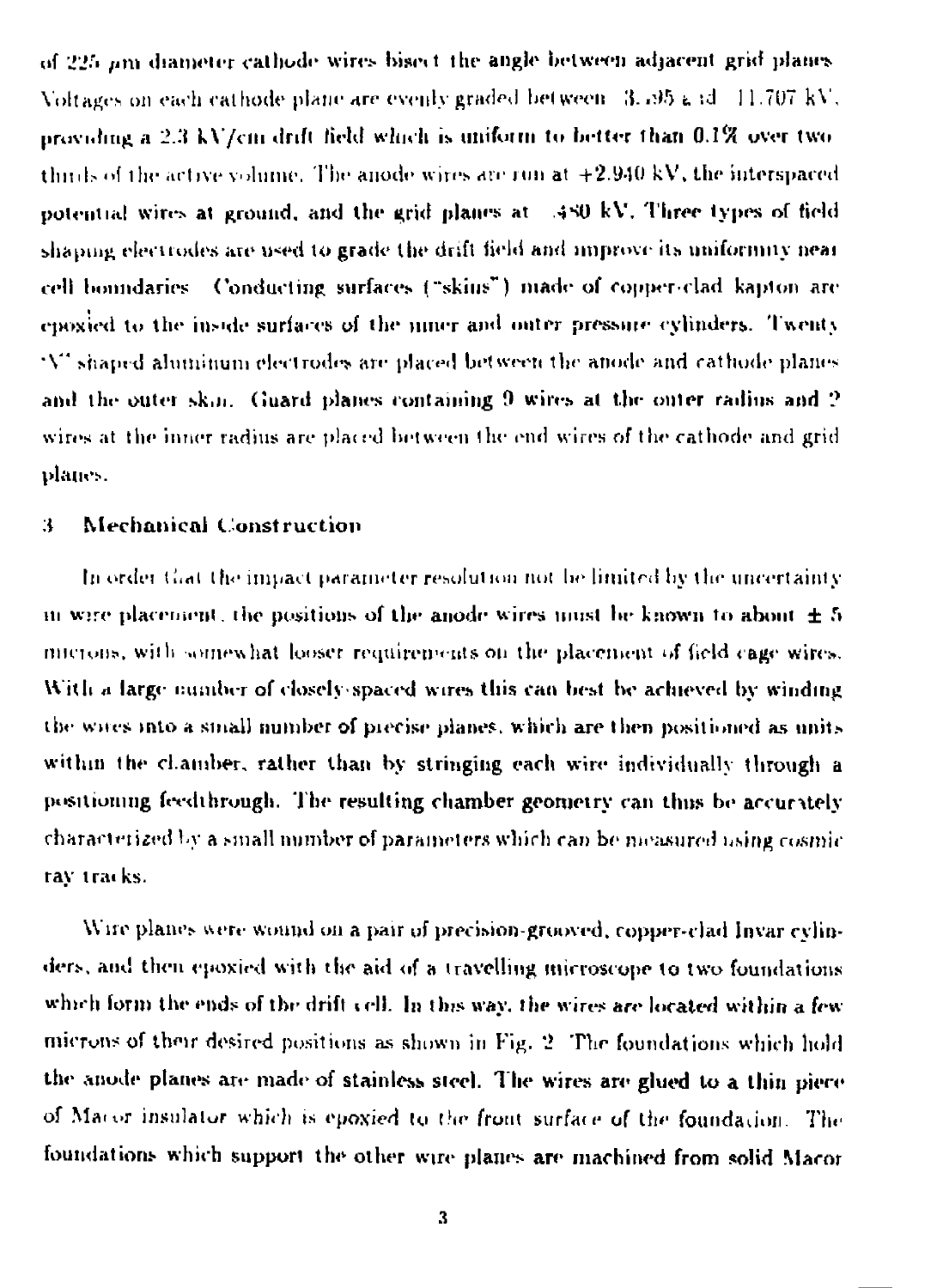blocks. The wire planes are epoxied in orecise relation to a pair of comcal stainless steel inserts mounted in each foundation which serve to accurately position the foundation when the completed assembly is mstalled in the chamber. Electrical connections are made with flexible kanton printed circuits which have been notice. into pressure/HV feedthroughs (see Fig. 3). The modular construction of the  $w$ cells permitted thorough testing and measurement of each component before itinstallation in the chamber

In order to locate the foundations within the chainber, a precise matching set of conical meets was mounted into the two positioning endplates using an Ultra dex Model B precision dividing head. A pair of ball bearings, captured between the inserts of a foundation and endplate, position the foundation onto the end plate with micron-level reproducibility. The endplates were aligned on a surface table with a set of precisely cut granite blocks before being epossed to the inner beryllium cylinder. The endplates are parallel to  $\pm 25$   $\mu$ m, the relative rotation of the endplates about the chamber axis is less than  $\pm 40$  prade Care was taken that these endplates were not distorted by the wire tension, the gas pressure, or the stresses imposed by bolting the pressure vessel

The gap between the grid and anode planes in the chamber demonstrates the accuracy of the final placement of the wire planes. All but one of the twenty anode-grid gaps are within 25 microns of their nominal  $1.8$ mm (see Fig. 4).

Several mechanical problems were encountered during construction. A number of the Macor foundations either developed surface cracks, or shed small comcal pieces around the threaded inserts used to pull the wire planes up to tension Macor is brittle and fragile and required considerable care in handling. The mat ing surface of the anode foundations and supporting endplate were too small to guarantee accurate positioning. Adequate reproducibility was obtained only after considerable testing and rejection of anode foundations. The stress induced from bending the 'V' shaped aluminum field shaping electrodes caused some of them to deform out of tolerance over a period of several weeks. This was not consid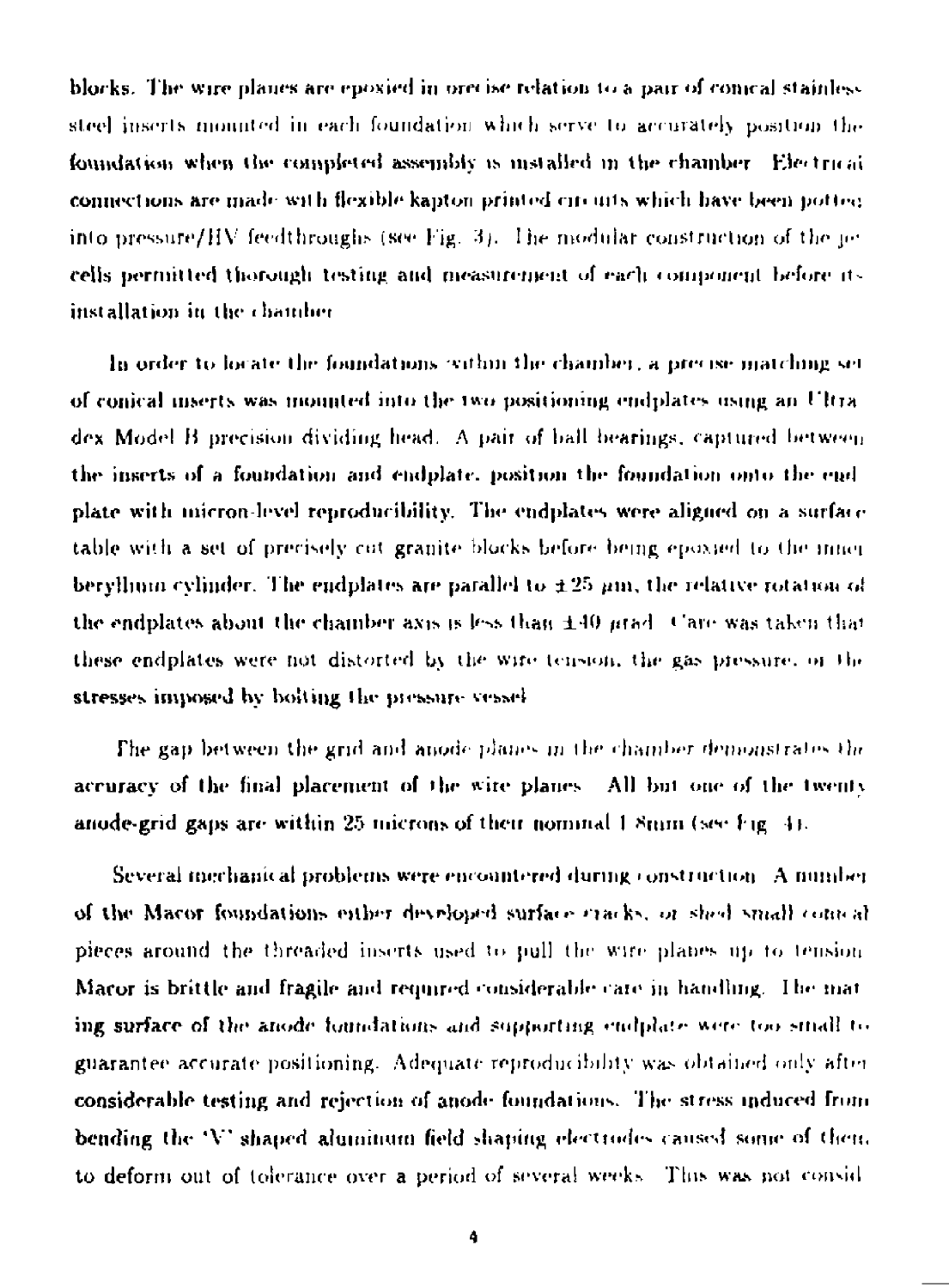ered serious enough to warrant disassembling the chamber for repair if inally, the kapton printed circuits must be flexed to assemble the chamber, and some copper traces faligurd and broke, topically wliere trares followed a sharp corner instead of a smooth curve. Kpoxying additional layers of kapton on the surfaces of the printed circuits made them more tolerant to mechanical stress.

### 4. Higli voltage system

The high voltage system is designed to supply accurate and stable voltages to all chamber electrodes, to monitor chamber voltages and currents, and to protect the chamber by quickly removing voltages if excess current is detected. A block diagram is shown in Fig. 5.

A single high voltage supply powers the 10 resistor divider chains which supply the 68 voltages required for the cathode and field shaping electrodes in each cell. All oilier voltages are obtained directly from separate supplies. Current monitors in each high voltage channel trigger protection circuitry that within a few milliseconds switches all high voltage lines into  $80 \text{ k}\Omega$  discharge resistors when excess current is detected. Filters located near the chamber remove high frequency noise and break ground loops

The voltage distribution for each sense plane is segmented into 4 buses of 10 adjacent wires that are powered by a single supply. Each wire is connected to the bus through a *'2->* MO resistor. Preamplifiers are coupled to the anode wires through  $100$   $\mu$ . Capacitors which isolate the ligh voltage and minimize the energy available to a spark discharge. Each grid plane is connected to a separate voltage bus, All the grid planes are powered from a single supply The grid and anode trip levels are 250 and 10U nanoamps respectively.

Voltages are set to a few parts in  $10<sup>4</sup>$  via a computer controlled feedback loop. A FLUKE model  $8506A$  digital multimeter with 5 ppm accuracy samples the individually calibrated monitor outputs of the high voltage supplies. Sixteen bit DACs generate the control voltages for the supplier.

To obtain voltage ratios accurate to a few parts in  $10^4$ , resistors for the divider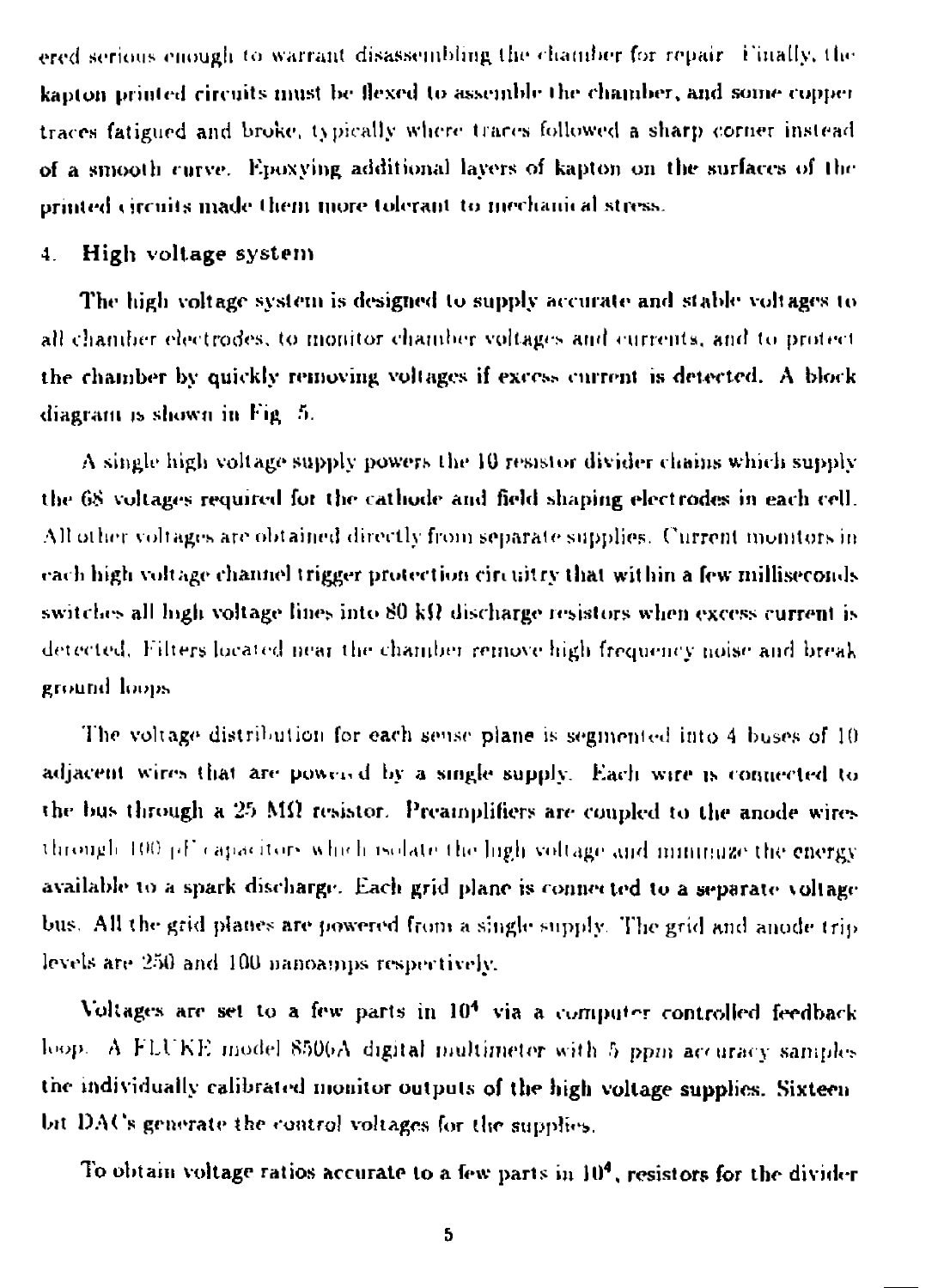chains were individually measured and grouped on the basis of resistance and temperature coefficient. The total chain resistance is  $143.38$  M $\Omega$ . For a drift field of  $2.3 \text{ kV/cm}$ , the voltage at the top of the chain is  $12.6 \text{ kV}$ , and the chain current is about 88 *µamp*. Chamber leakage currents are measured by comparing the voltages near the top and bottom of the chain against an identical reference chain Typical cathode plane leakage currents are less than 10 namp. Monitor circuits trip the system if the difference current at the top or bottom of the chain exceedset limits, typically 5 and 0.25 namp at the top and bottom respectively.

Flexible kapton printed circuits connect planes of chamber wires to high density multi-pin connectors located on the outside of the pressure feedthrough (see Fig. 6). A protective layer of 50 pm thick kapton bonded to each side of the circuitry ensures high trace-to-trace dielectric strength and resistivity. Additional layers of kapton were epoxied to the printed circuits to prevent high voltage discharges. and to make the circuitry tolerant to stress. The resistor divider cards, pressure feedthroughs and connectors were all potted in epoxy. Very thorough maxing elimination of air bubbles by vacuum pumping, and beating surfaces to remove absorbed water guaranteed good dielectric strength in the epoxy<sup>5</sup>. It was also necessary to remove all traces of alcohol, which was used extensively in cleaning components, to guarantee that the epoxy cured properly

#### 5. Gas and temperature control systems

The chamber gas,  $CO_2$  with an 8% admixture of  $C_2H_6$  to provide quenching is run in the unsaturated regame  $(E/p = 77 \text{ kV/cm/atmos})$  where it exhibits both low electron diffusion and a slow drift velocity  $(5.7 \mu m/\text{nsec})$ . The gas flows at **a** rate of 1 to 2 selfi and is not recirculated. The gas is noxed commercially and supplied in quantities sufficient for one year of chamber operation, which ensures that the gas composition is stable. The gas system (Fig. 7) was built using brascompression fittings and oxygen free high conductivity copper tubing, which was hydrogen fired to remove any remaining volatile contaminants. To achieve electron lifetimes above 30 *usec* (which corresponds to a 25% loss in pulse height over a 5 cm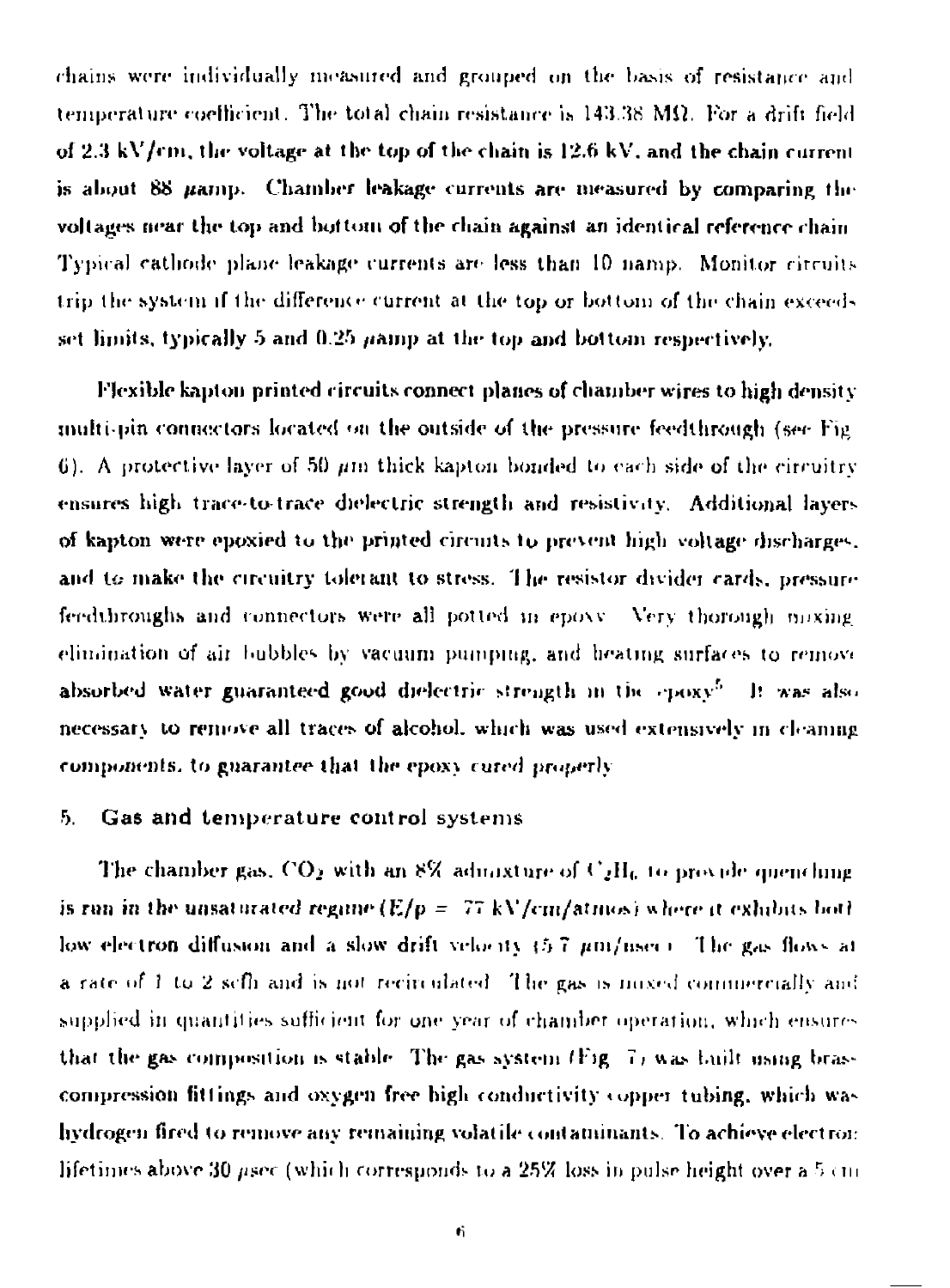drift) the oxygen level must be less than 2 ppm, Oxisoib filters arc used to reduce the oxygen content of the gas to less than 0.2 ppm. although leaks increase this to about 1  $_{\rm ppm}$  in the chamber. The leak rate for the chamber at 3 atmospheres pressure is less than U.OI psi/hoiir.

The gas quality is monitored using a test chamber which can measure the drift velocity and electron lifetime of the gas as it returns from the chamber. The oxvgen content of the gas is measured using a Teledyne model 316 Oxygen Analyzer which has an accuracy of  $\pm 0.2$  ppm. Pressure measurement and control to  $\pm 0.01$  psi (0.7) mbar) is achieved using a Datametrics Model 1501 pressure controller and Type 590 pressure transducer.

 $CO<sub>2</sub>/C<sub>2</sub>H<sub>6</sub>$  is relatively radiation hard. In a prototype chamber irradiated with an Fe<sup>55</sup> source, we observed a 50% loss in gain after an accumulated charge of 0.6- $C/cm$ . The loss of gain was due to silicon-containing deposits on the sense wires.

Drift velocity in  $\rm CO_2/C_2H_6$  depends sensitively on temperature, as shown in Fig. 9. An active temperature control system is used to compensate for the 20 Watts of heat from the preamplifiers and resistor cards and  $2.3$  °C diurnal variations in the ambient temperature. Water from a Haake N2-R computer-controlled water hath is pumped through a  $1/4''$  diameter aluminum tube that is soldered to the inner aud outer radii of each pressure head and welded in a spiral around the outer shell of the chamber. The flow, at a rate of about 30 gallons/hour, was chosen lo be just above the onset of turbulence, Forty-eight thermistors monitor the temperatures of the gas volume, pressure heads, inner and outer shells, and electronics cages, with their temperatures written lo tape every four minutes. The bath temperature is adjusted by the online computer to hold the chamber temper ature constant. In this way, t 'mperattires in the chamber are held uniform and stable to  $\pm$  0.1 °C.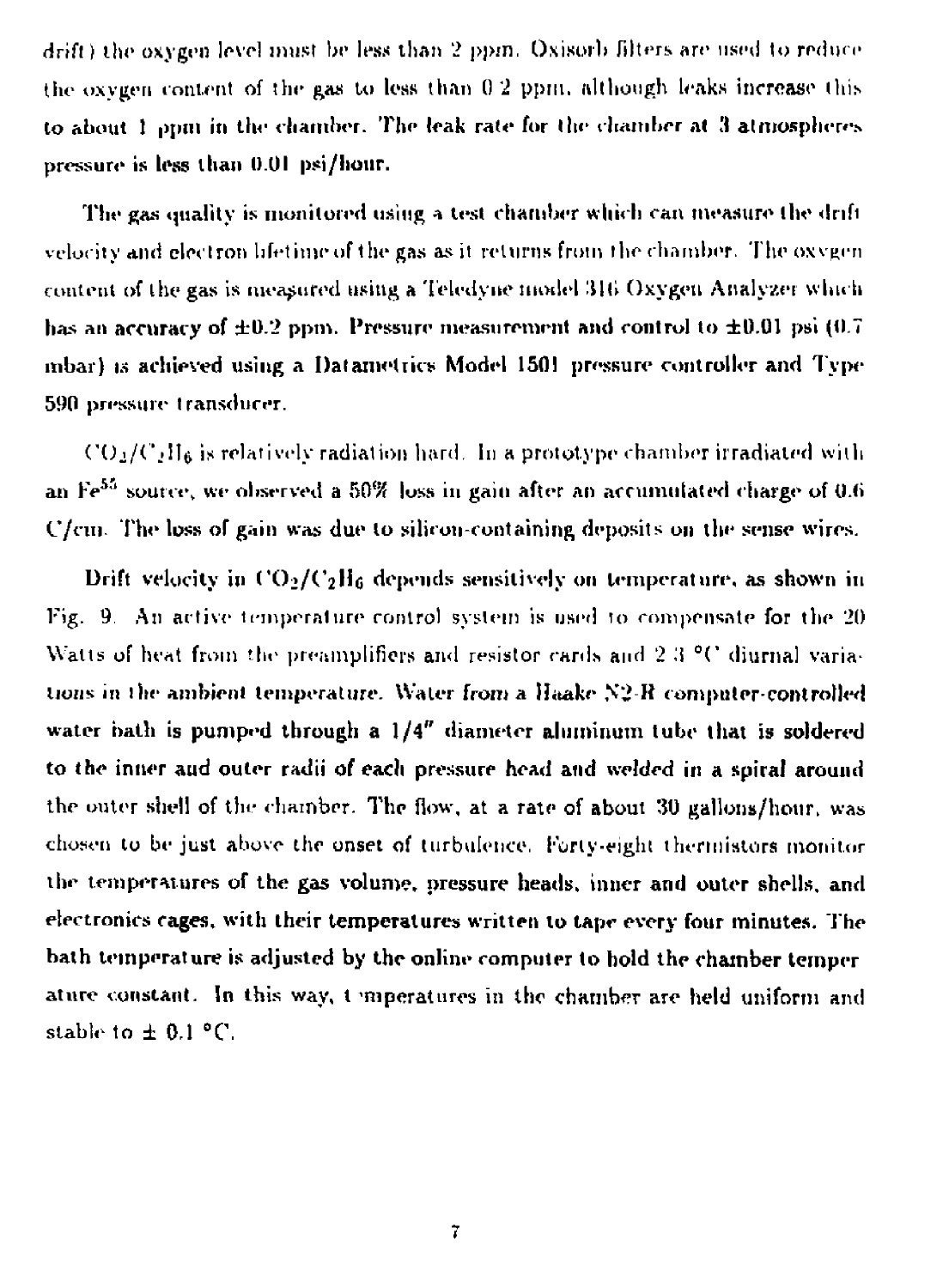#### Data readout system 6.

A linear, 6 bit, 100 MHz Flash ADC (FADC) system is used for chamber read out. Preamplifier cards. I per cell, mount just outside the pressure endplate and plug into the anode plane feedthrough connectors. Each card contains 38 channels of a fast, charge-sensitive, hybrid amplifier<sup>b</sup> which has a 40 nsec integration time. The preamplifiers connect by 30 feet of 50 ohin coaxial cable to postain plifiers which amplify and filter the wire signals. Three stages of pole zero filter compensate for the integration time constant and remove the 1/t positive join (a). Each postamplifier connects to the FADCs through a 100 foot individually shielded twisted pair cable. The overall electronic gain has been set so that the root-mean square thermal noise is about half of a least count. The gas gain is set to about 5 - 10<sup>4</sup> in order to obtain the proper signal levels at the FADC. The crosstalk be tween any pair of channels is less than one percent for hits from the umform held region of the chamber.

The 16-channel FADC modules<sup>7</sup> reside in two FASTBUS crates. The mensory depth of each channel is 1024 samples. The FADC sample clock is provided by a single crystal oscillator<sup>8</sup> (stable to  $\pm 2 \cdot 10^{-7}$ /week) which is phase-locked to the SLC timing signal. One SLAC-Scanner Processor (SSP) module<sup>9</sup> in each crate reads and processes the FADC data, providing hit recognition, zero suppression and time and charge determination, and formats the raw and processed data for later use. Typical processing times in an SSP are about 1 msec/track.

A calibration system monitors channel pedestals, gains, and timing offsets Pedestals are stable to ± 1/3 of an FADC least count

#### Cosmic ray test results  $7.$

The chamber and its subsystems were completed in October, 1988, and subsequently tested with cosmic rays, including a period of running inside the Mark II The chamber was operated in both 2 atmospheres of pure  $CO<sub>2</sub>$  and 3 atmospheres of  $CO_2/C_2H_6$  (92/8); for both runs the electron lifetime was about 40 usec. Data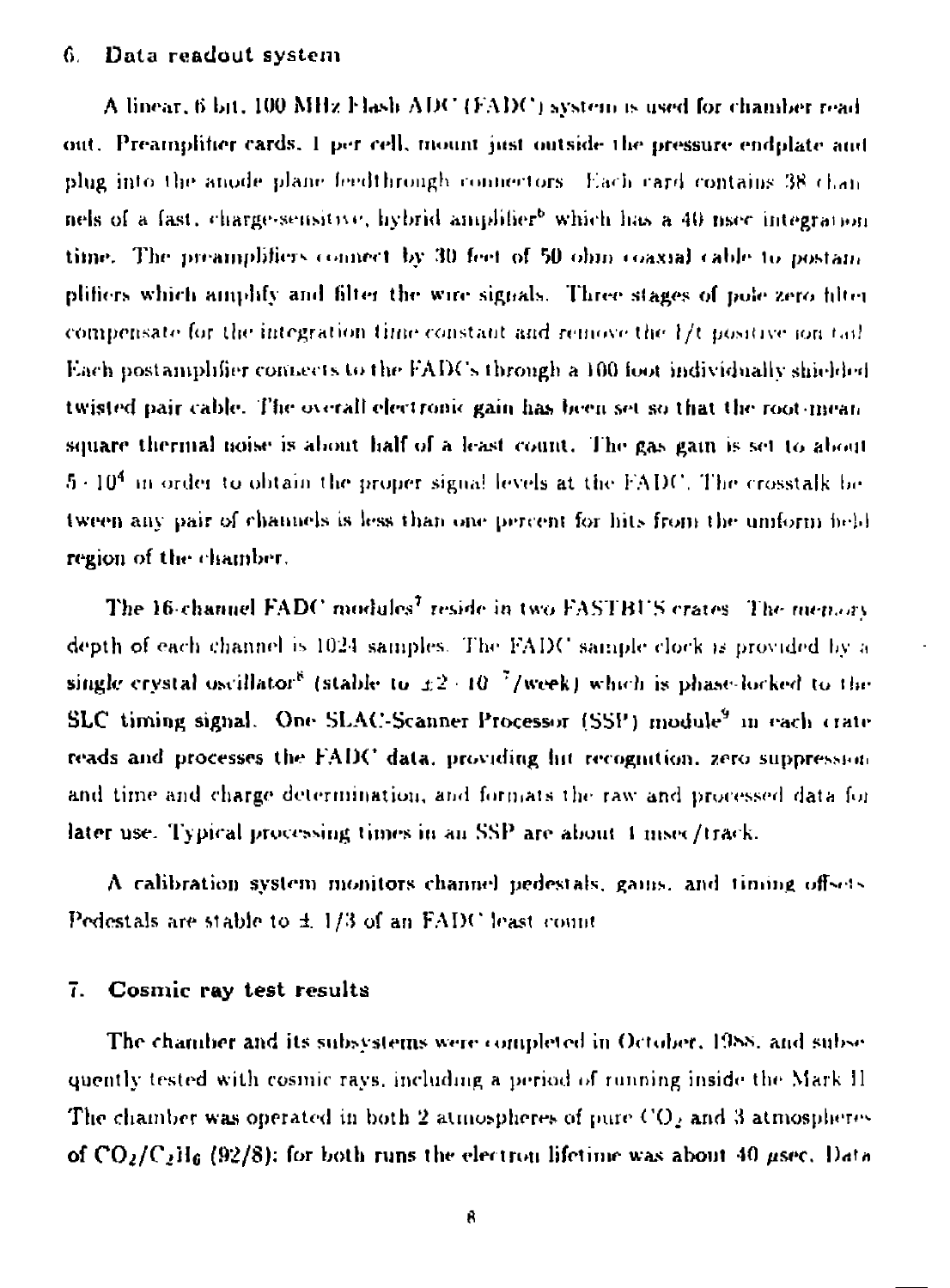from these two runs are presented below. A cosmic ray event (from the pure  $CO<sub>2</sub>$ running), which produces a delta ray in the inner wall of the chamber, is shown in Fig. 10.

The spatial resolution was studied using triplets of adjacent wires by forming the quantity  $r = \frac{1}{\sqrt{6}} \cdot w \cdot (2T_1 - T_{i+1} - T_{i-1})$  where  $T_i$  is the hit time of wire 1. The drift velocity *w* was determined using tracks which cross the cathode or anode planes. Triplets from tracks making an angle larger than 30° to the anode plane were not used. Hits within two mm of the anode or cathode planes were also rejected. To determine the resolution, the *r* distributions were binned by drift distance *D* and fit to ganssians. Fig. 11 shows the squared resolution versus *D*  for both runs. The data have been fit to the function  $\sigma_r^2 = \sigma_o^2 + S \cdot D$  where  $\sigma_o$ is a constant and S accounts for electron diffusion. The resolution is dominated by diffusion. The fit values of  $\sigma_a$  and S (Table 1) are in good agreement with our prototype results<sup>3</sup>. The resolution is found to be largely independent of the angle between the track and anode plane. The timing algorithm used in this analysis is an exponentially weighted centroid of FADC samples:

$$
t = \frac{\sum_{i} \alpha^{i} \cdot p_{i} \cdot t_{i}}{\sum_{j} \alpha^{j} \cdot p_{j}}
$$

where  $t_i$  and  $p_i$  are the time and pulse height for sample *i*, and  $\alpha < 1$  varies linearly with drift distance and is adjusted to optimize the resolution (Table 1).

The average pulse shape provides a measure of the chamber double-track resolution which is independent of pattern recognition algorithms and fake hit rates. This distribution is the average of the raw FADC waveforms appropriately shifted to start at the time prescribed by the hits on the two adjacent wires. Fig. 12a shows the average pulse shape for the  $CO<sub>2</sub>/C<sub>2</sub>H<sub>6</sub>$  data. The leading edge of the average pulse is determined by electron diffusion in the gas. Fig. 12a shows the average pulse shape for two ranges of ø, the track angle with respect to the anode plane. Significant lengthening of the pulse is observed when *4* exceeds about 25".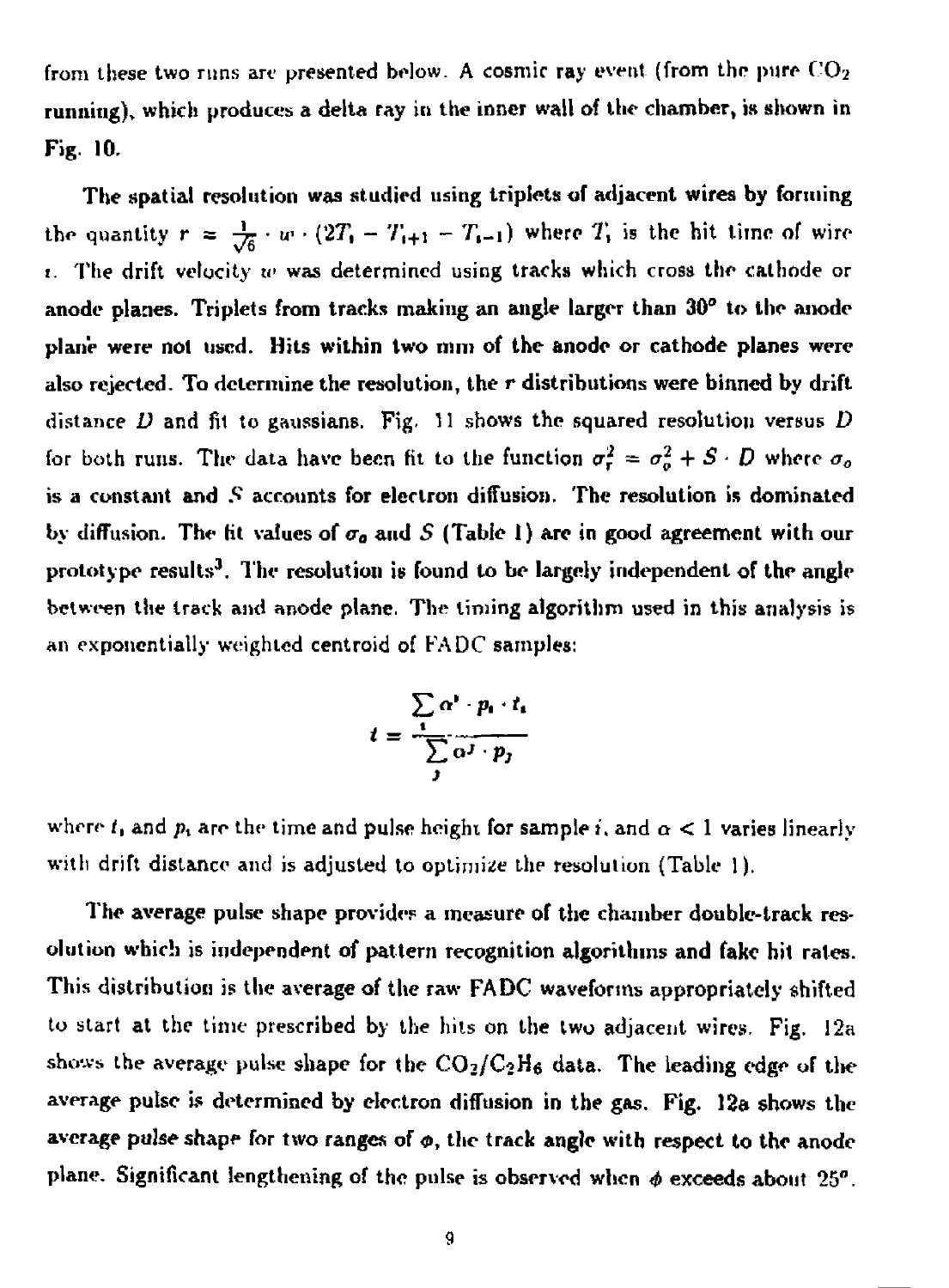For  $\phi < 25$  °, the non-isorhrony of the cell is primarily responsible for the shape of the trailing edge. In pure  $CO<sub>2</sub>$ , late-arriving pulses significantly increase the size and extent of the tail associated with the trailing edge. This effect is illustrated in Fig. 12b which shows the average pulse shapes in  $CO_2$  and  $CO_2/C_2H_6$  with  $*$ logarithmic vertical scale.

The track-pair resolution depends on the specific algorithms employed to re< ognize hits in the FA DC data and to determine hit limes. However, it is ekai from Fig. 12a that for tracks which originate in the SLC interaction region and therefore have small angles to the anode plane, the track-pair resolution will be better than 1 mm-

Vertex chamber ionization loss  $(dE/dX)$  measurements will be used in conjunction with measurements in the Mark II central tracking chamber<sup>10</sup> to identify charged particles. A preliminary analysis of the cosmic ray data shows the dE/dx resolution to be about 9 percent in  $CO<sub>2</sub>$  at 2 atmospher s.

### 8. Conclusion

The new drift chamber vertex detector for the Mark JJ detertor has been *rom*  pleted. Tests using cosmic rays show that the chamber achieves 30  $\mu$ m spatial resolution and  $< 1000 \mu m$  track-pair resolution. Studies of the impact parameter resolution are in progress. Final installation in the Mark II awaits completion of an SLC-compatible beam pipe and is expected by Fall,  $1989$ .

### Acknowledgements

We greatly appreciate the work of the engineers and technicians without whom this chamber could not have been built. In particular we thank L Barker, B Leonard, T. Nakashima, and R. Stickley. This work was supported in part by the Japanese Ministry of Education, Science and Culture through the Japan  $\Gamma.S.A$ Cooperative Research Projeet on High Energy Physics.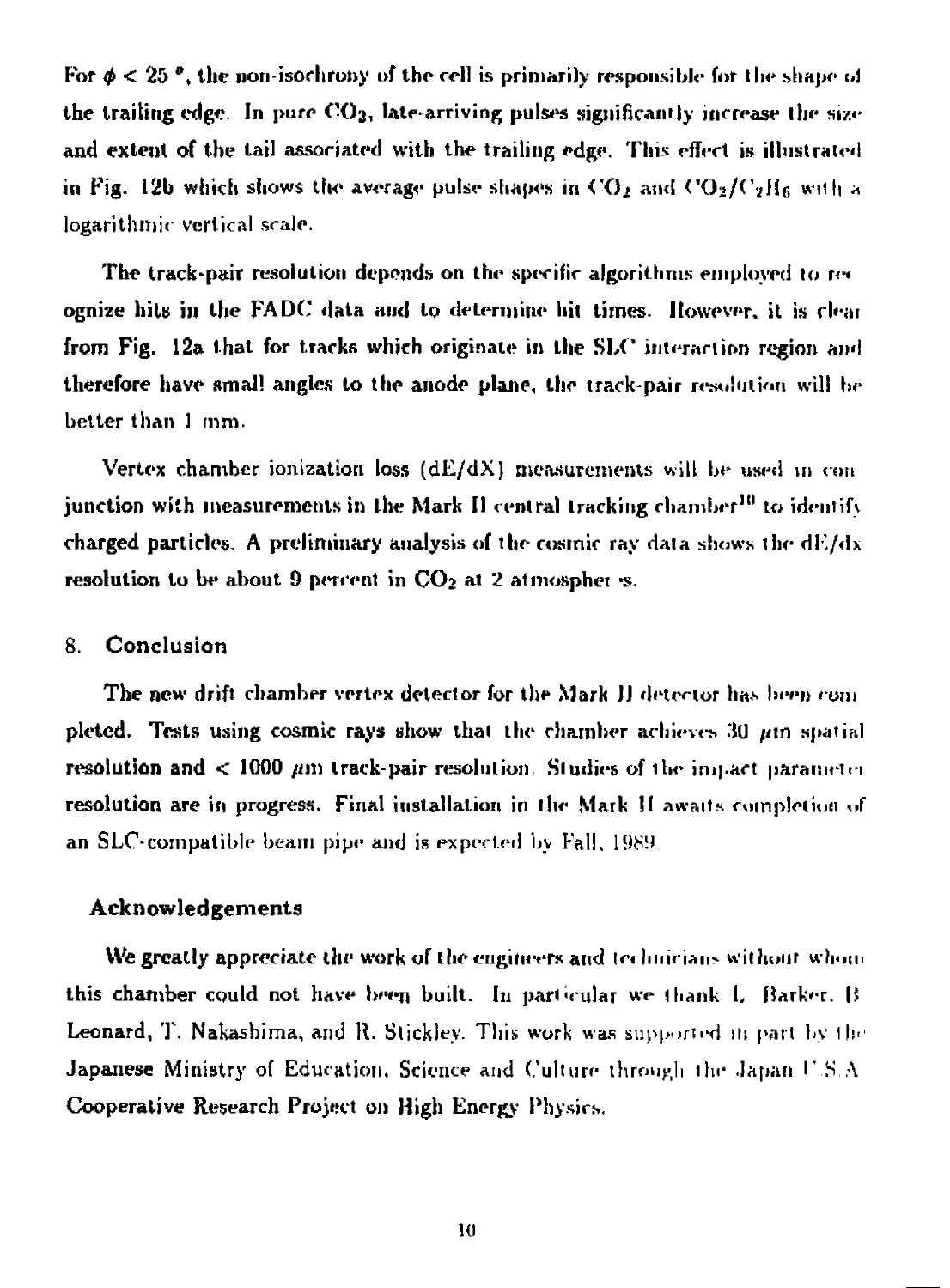## **REFERENCES**

- 1 K. G. Hayes, Nucl. Instr. and Meth. A265, (1988) 60, J. Jaros, Vertex De tectors: Proceedings of the Erice Workshop for the INFN Elojsatron Project, ed. by F. Villa (1988) 37
- 2. H. Assochub et al., Nucl., Instr., and Meth., A265 (1988) 50: H. Anderhub et al., Nucl. Instr. and Meth. A252 (1986) 357; V. Commichau et al., Nucl. Instr. and Meth. A235 (1985) 267; D. Bettom et al., Nucl. Instr. and Meth A236 (1985) 237; S. Bobkov et al., Nucl. Instr. and Meth. 226 (1984) 375.
- 3 J. Alexander et al., Nucl. Instr. and Meth. A252, (1986) 350.
- G. Abrains et al., SLAC PUB-4558 submitted to Nucl., Instr., and Meth. A. 4
- 5. Henkel Corporation Versamid 140 and Shell Epon 815 or Epon 826, 50/50 by seight, was the epoxy used everywhere in the chamber except for high Dad joints in the pressure vessel, where we used Dexter Hysol EA 9309 NA.
- $6$   $\,$  BNL bybrid  $10.354$ .
- 7. L. Barker, SLAC-PUB 4757, D. Bernstein et al., IEEE Tran. Nucl. Sci. 33. (1986) 86.
- S. Berkeley Nacleonics model C-1000.
- 9. H. Brafinan et al., IEEE Tran. N.S. 32 (1985) 336.
- 19. See contribution to this conference by D. Conval  $et$  al.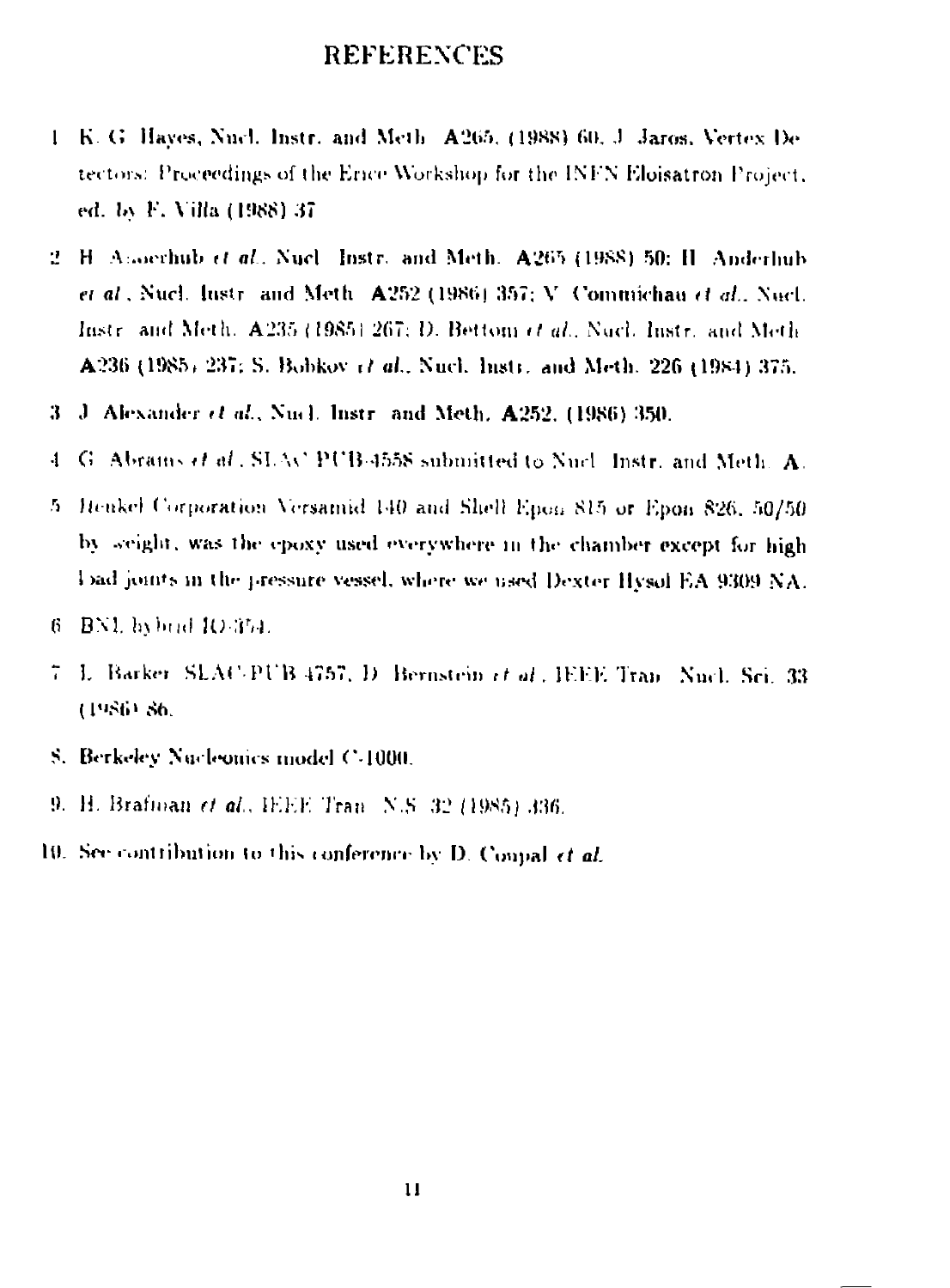# **FIGURE CAPTIONS**

Fig. 1. Cross-sectional view of the Mark II vertex chamber

Fig. 2. Measured deviations out of the plane for each wire in a completed set of wire plane.

Fig. 3. End view of chamber before installation into pressure vessel. The Maco foundation blocks, kapton artworks, pressure feedthroughs, and anode support structure are shown.

Fig. 4. Deviation of the spacing between each grid and anode plane from the design value for grid planes on Macor blocks a) which do not also support cathode planes and b) which do also support cathode planes

Fig. 5. Block diagram of the high voltage system.

Fig. 6. Schematic view of the Macor foundation block, kaptos artwork, pressure feedthrough, and high voltage connector

Fig. 7. Schematic diagram of the chamber gas system

Fig. 8. Inverse electron lifetime as a function of  $\Omega_{\mathcal{E}}$  concentration measured with a prototype chandier.

Fig. 9. Drift velocity as a function of temperature. The fractional charge in the drift velocity (at 300°K) is determined from the linear fit to the data

Fig. 10. Display of a cosmic ray event which produces a delta (ay from a run when the vertex chamber (filled with 2 atmospheres of  $CO_{21}$  was installed in the Marr Il detector. Cathode planes are shown as solid lines

Fig. 11. Squared spatial resolution as a function of drift distance to the anone plane.

Fig. 12a. Average pulse shape of hits on cosmic ray tracks for two intervals of  $\psi$ . track angle & to the anode plane.

Fig. 12b. Average pulse shape of hits on cosmic ray tracks in 3 atmospheres of  $CO_2/C_2H_6$  and 2 atmospheres in pure  $CO_2$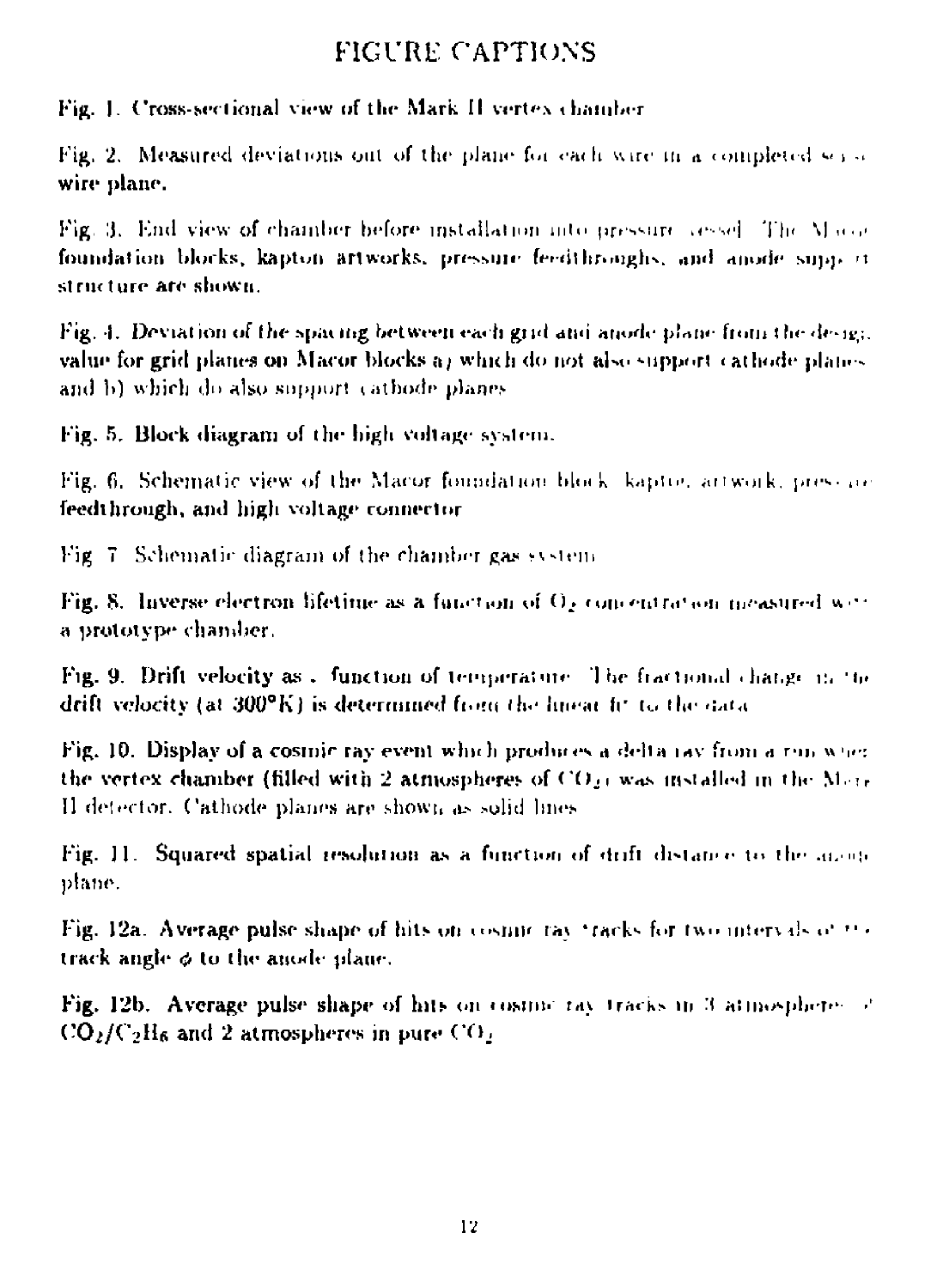**Table 1. Results of the fit to the measured spatial resolution**  as a function of drift distance *D,*  $\sigma_r^2 = \sigma_0^2 + D \cdot S$ . The optimized weight **o of** the hit liming algorithm (see text) is also listed.

| Gas                 | Pressure  <br>(Bar) | σņ | $(\mu m)$ $(\mu m/\sqrt{cm})$ | Ω                                                                                                                   |
|---------------------|---------------------|----|-------------------------------|---------------------------------------------------------------------------------------------------------------------|
| CO <sub>2</sub>     | $\bf{2}$            |    |                               | $ 19.9 \pm .8 $ 36.9 ± .4 $ .53 \pm .061 \cdot D$ (cm)                                                              |
| $\rm [CO_2/C_2H_6]$ | -3-                 |    |                               | $\begin{bmatrix} 20.3 \pm .6 \end{bmatrix}$ 26.2 $\pm .3$ $\begin{bmatrix} .55 \pm .031 \cdot D \end{bmatrix}$ (cm) |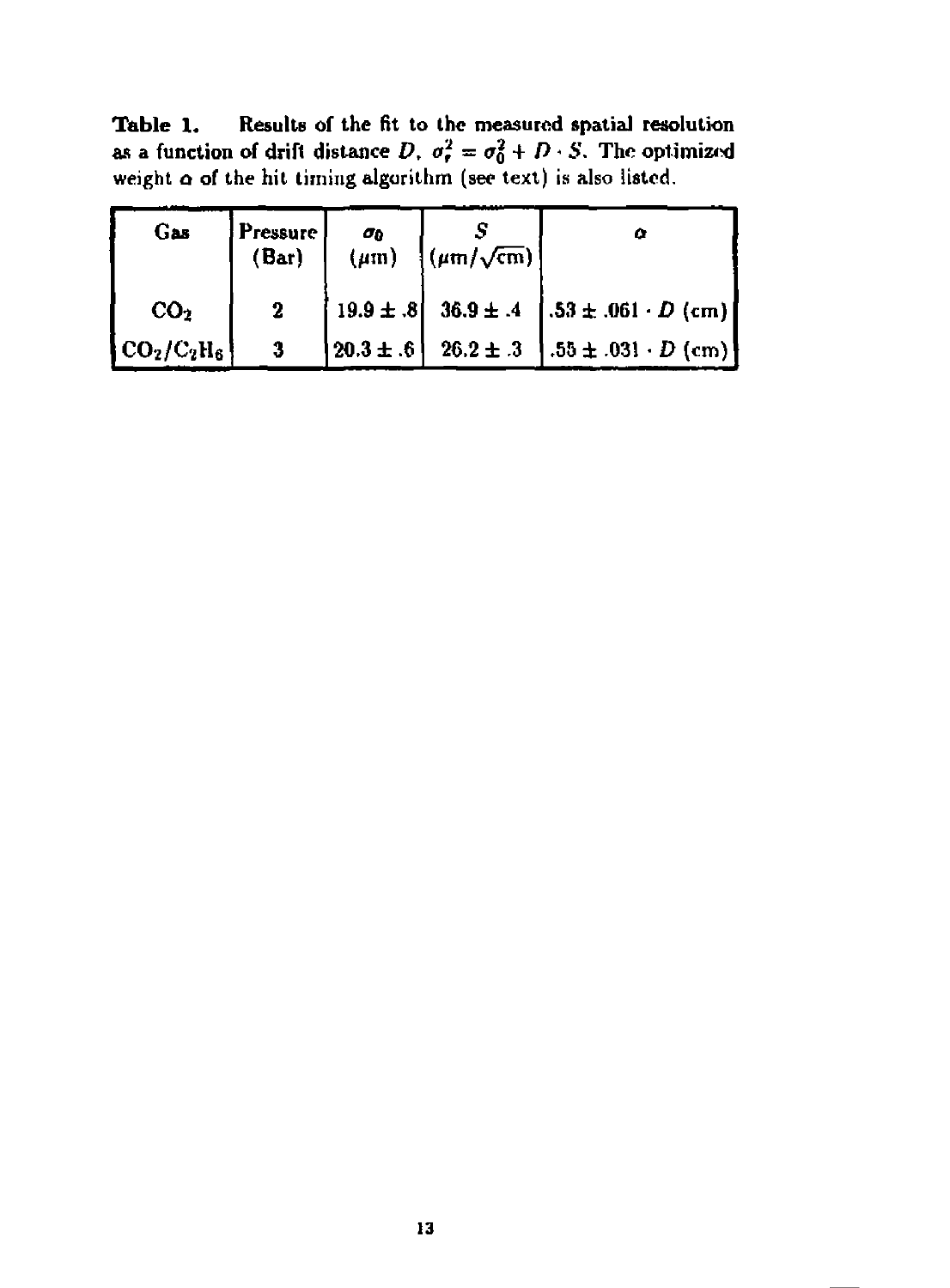

Fig. 1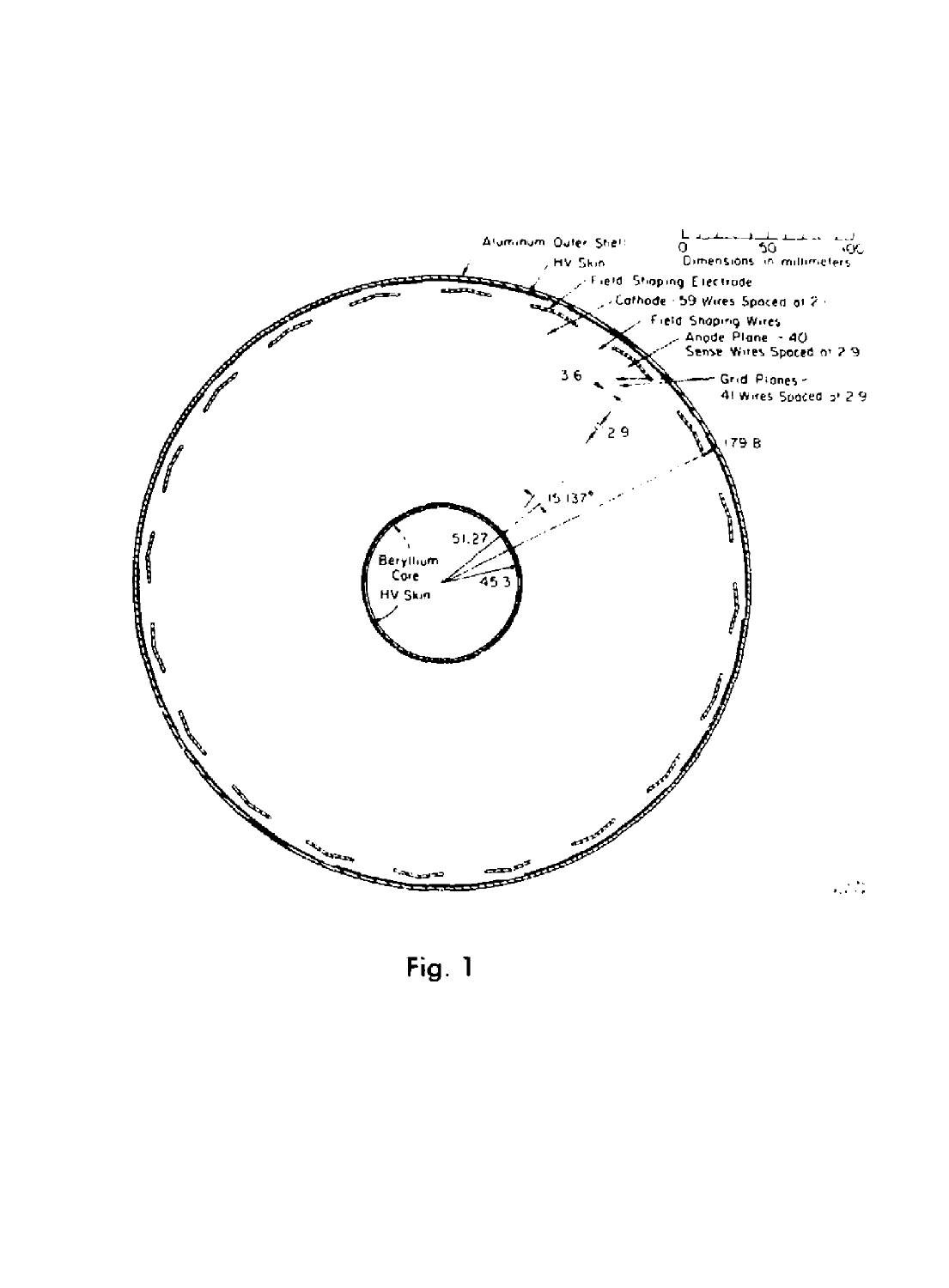

Fig.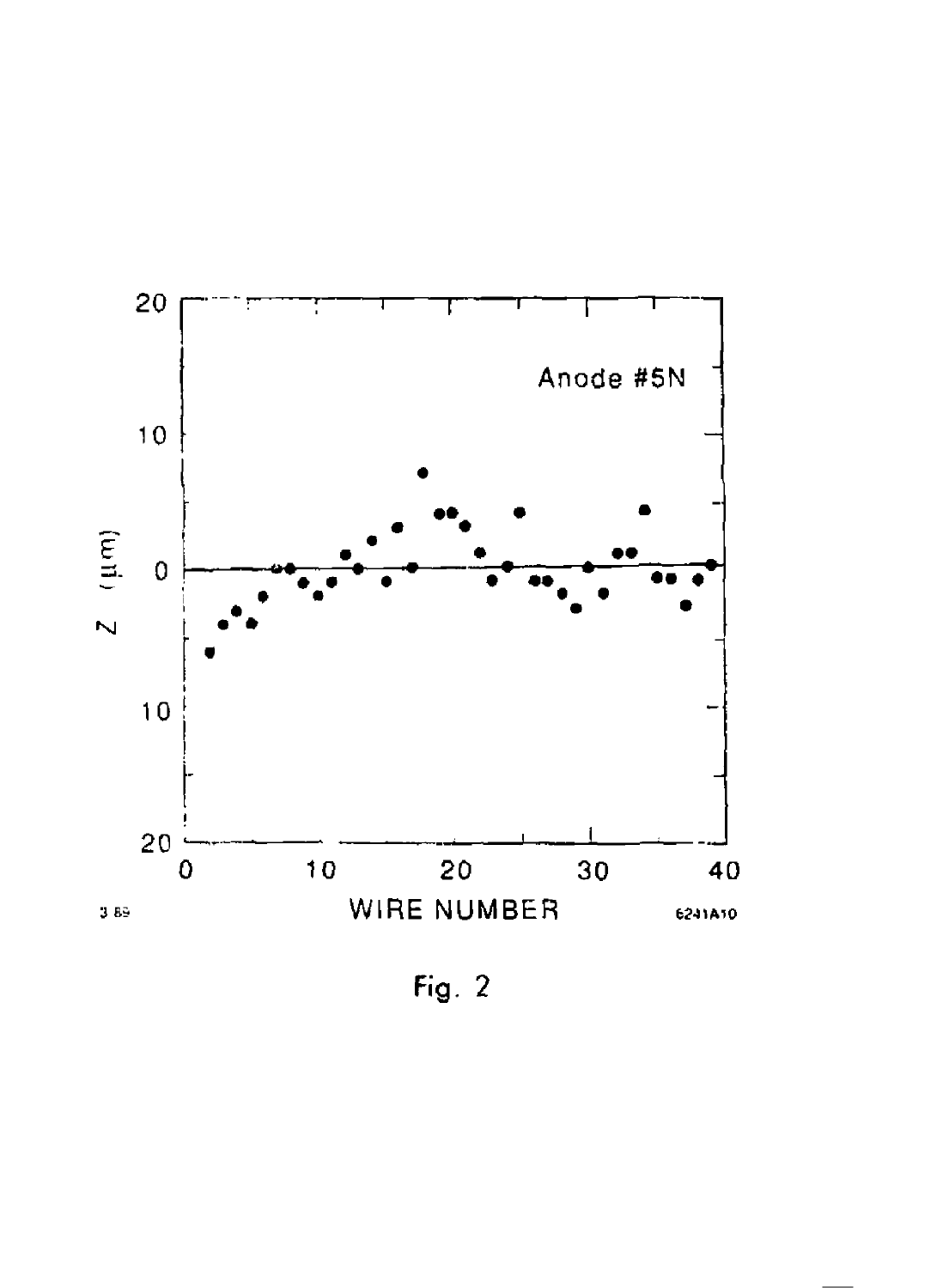

Fig.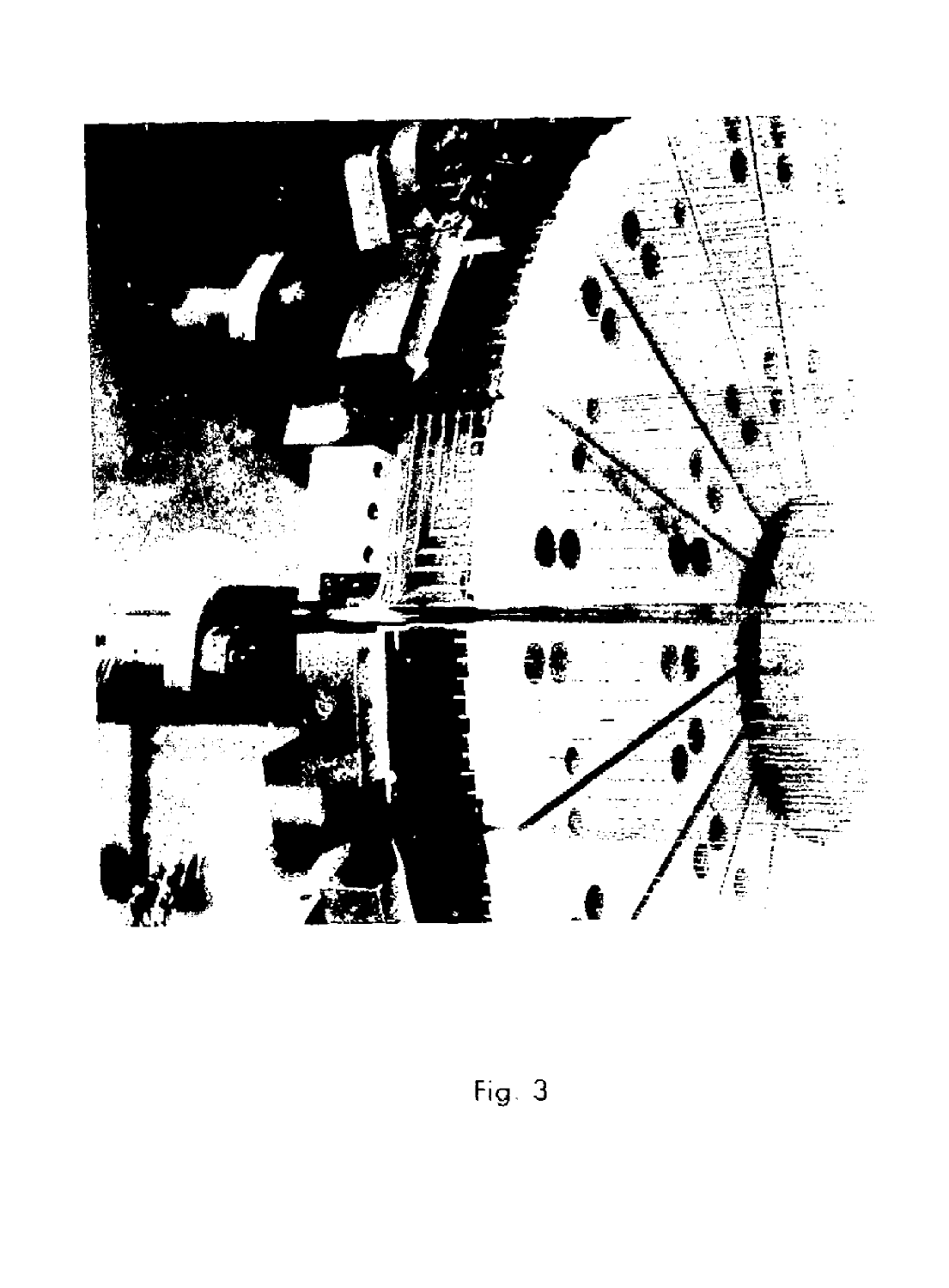

Fig. 4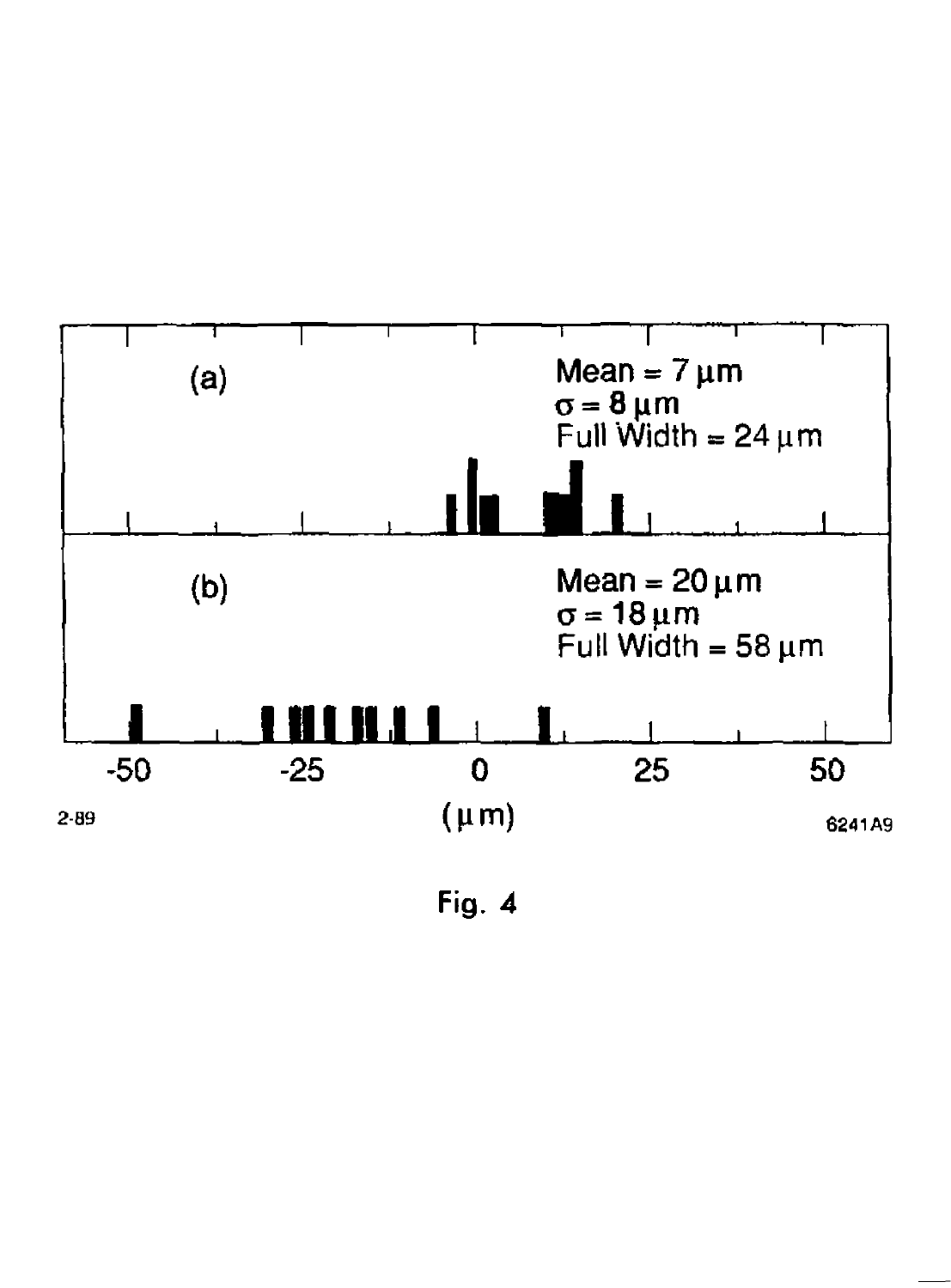

Fig. 5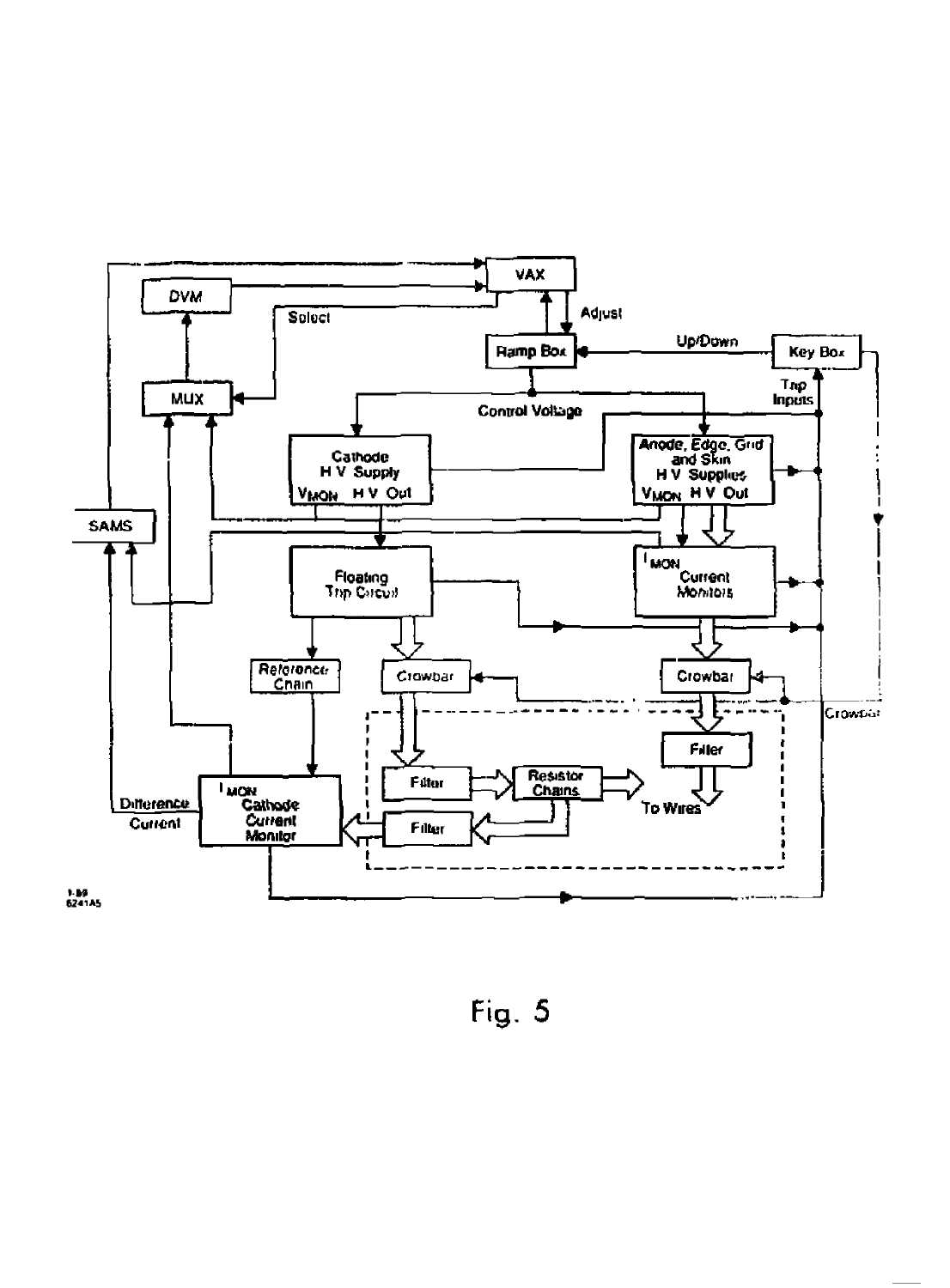

Fig.  $6$ 

 $\bullet$ 

 $\mathbf{r}$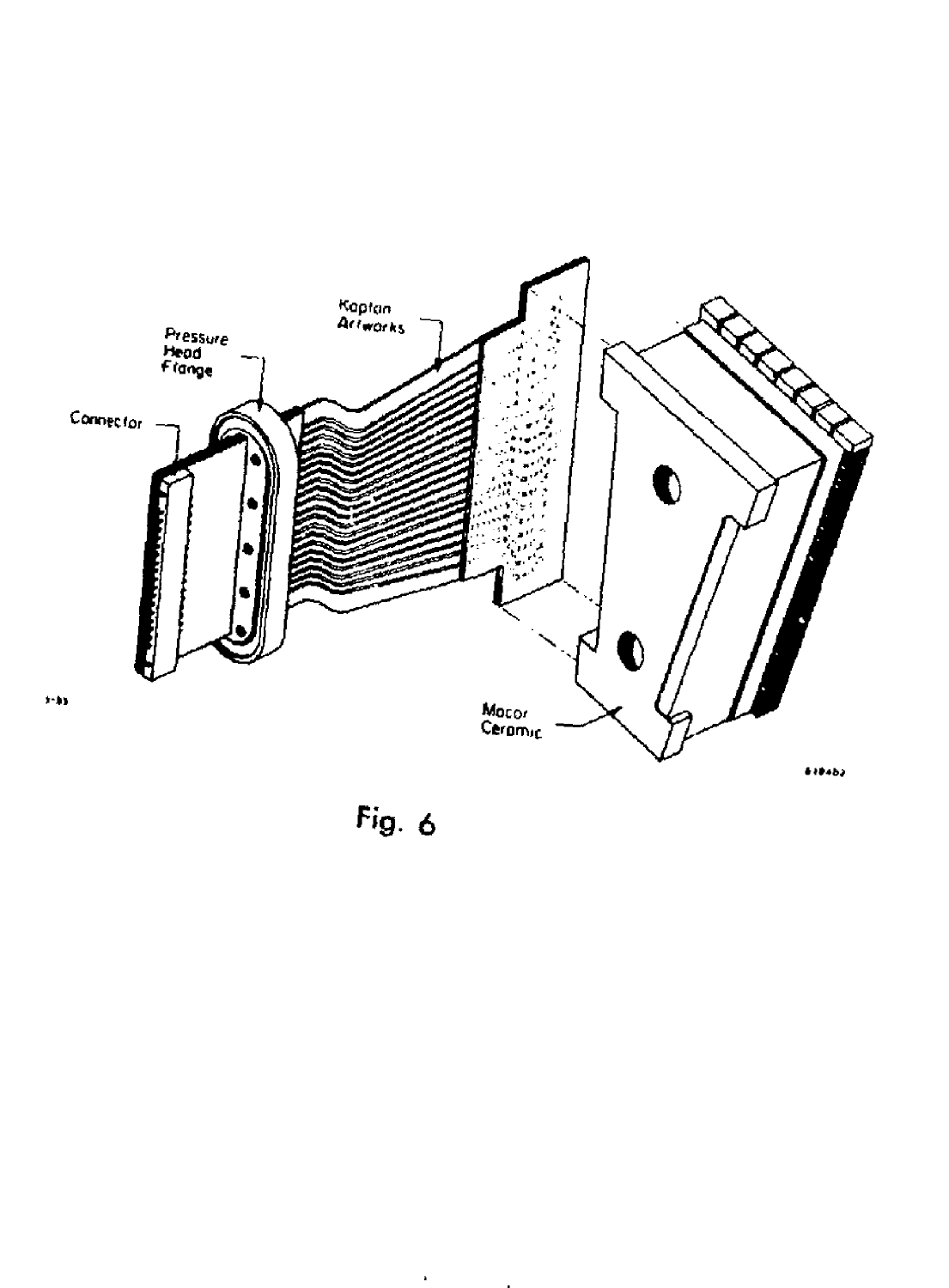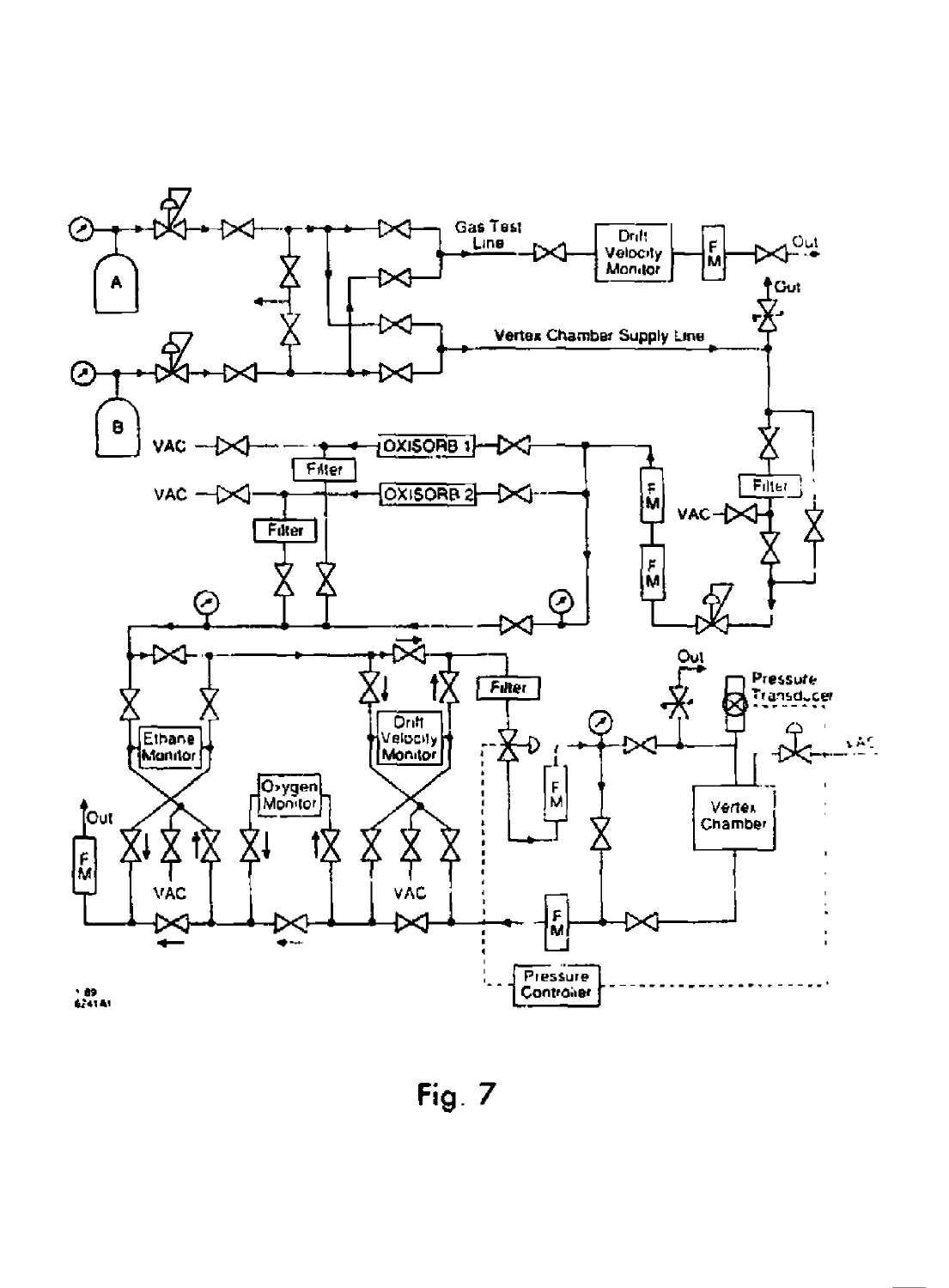

Fig. 8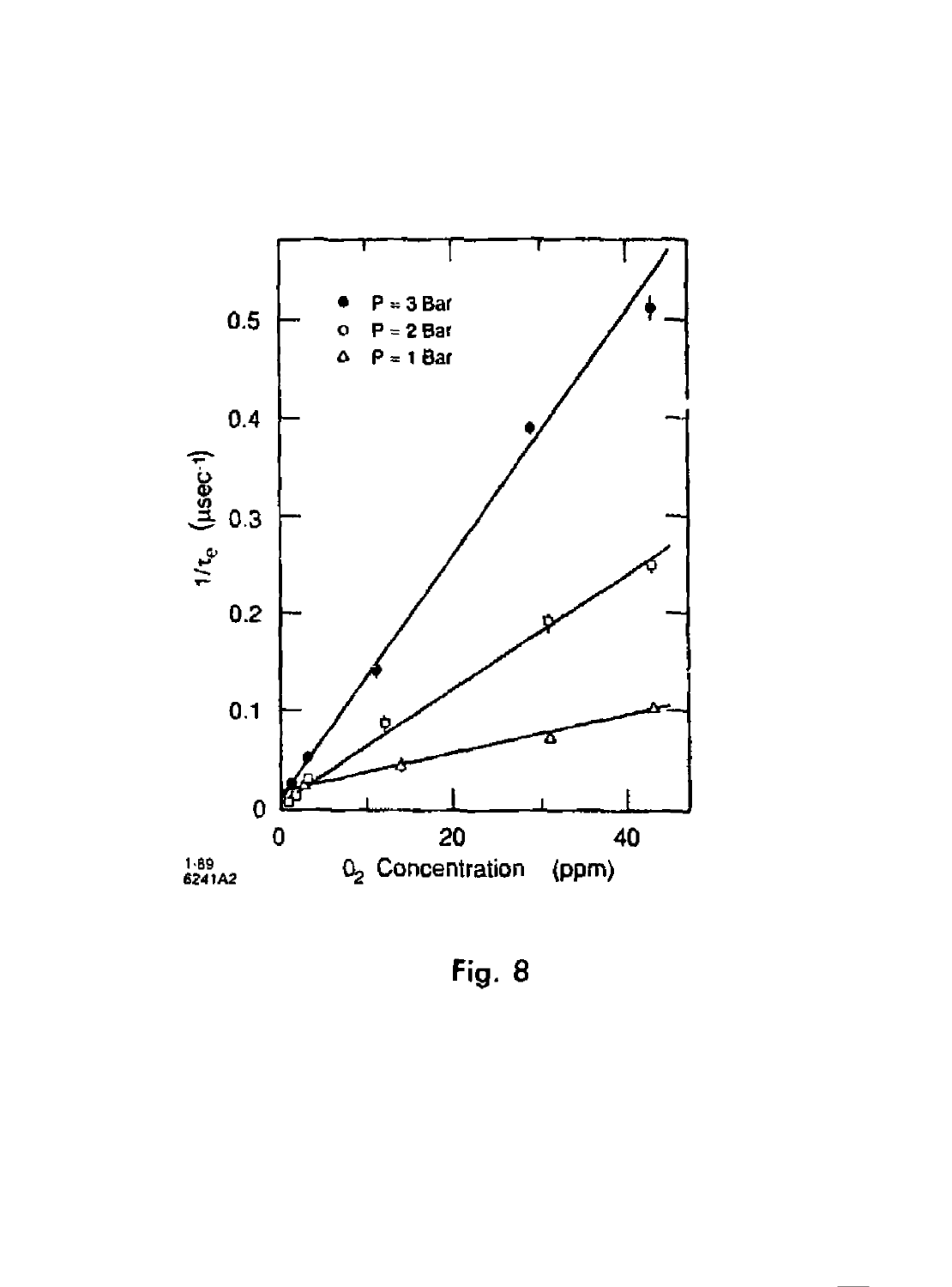

Fig. 9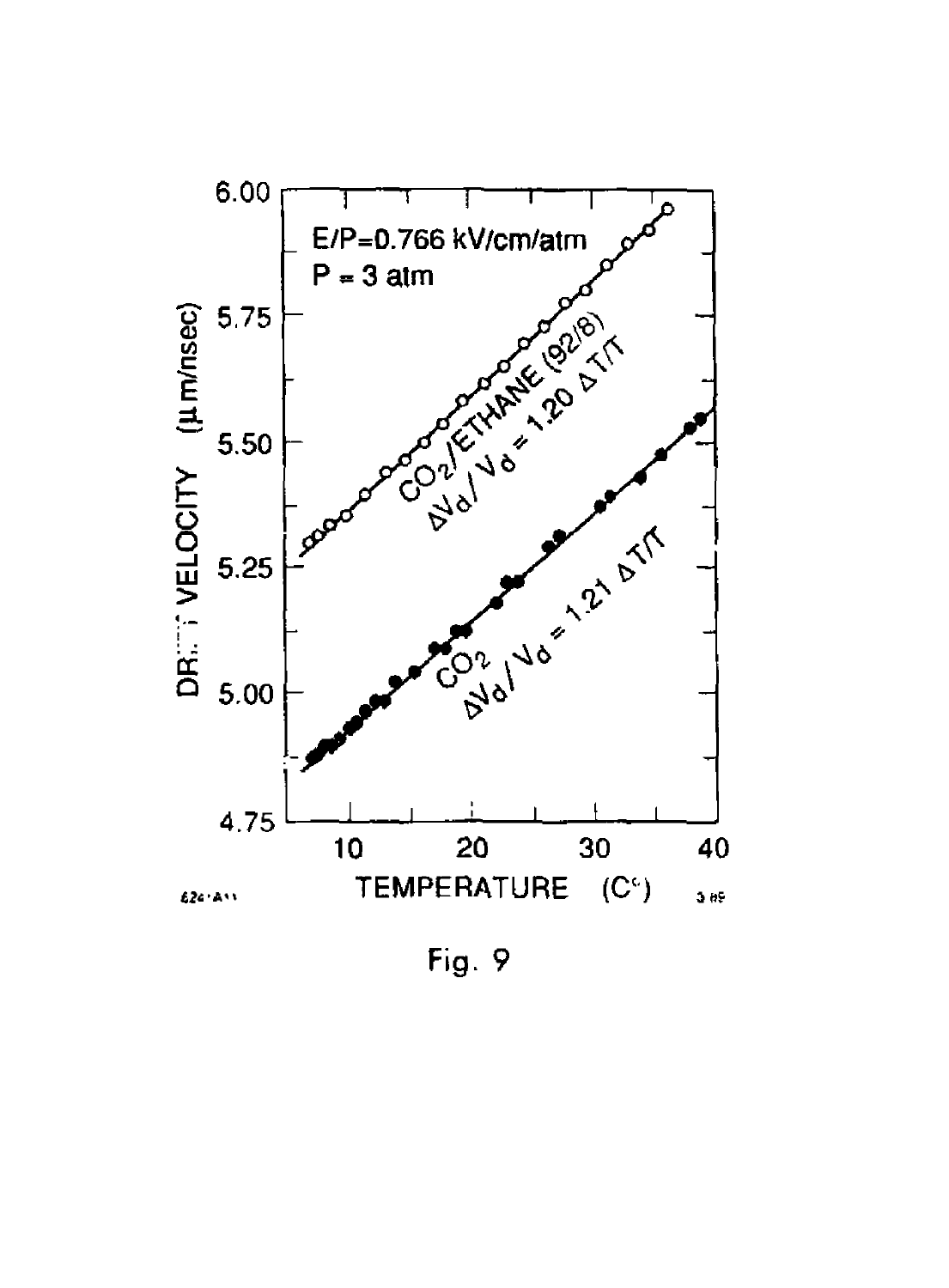

Fig. 10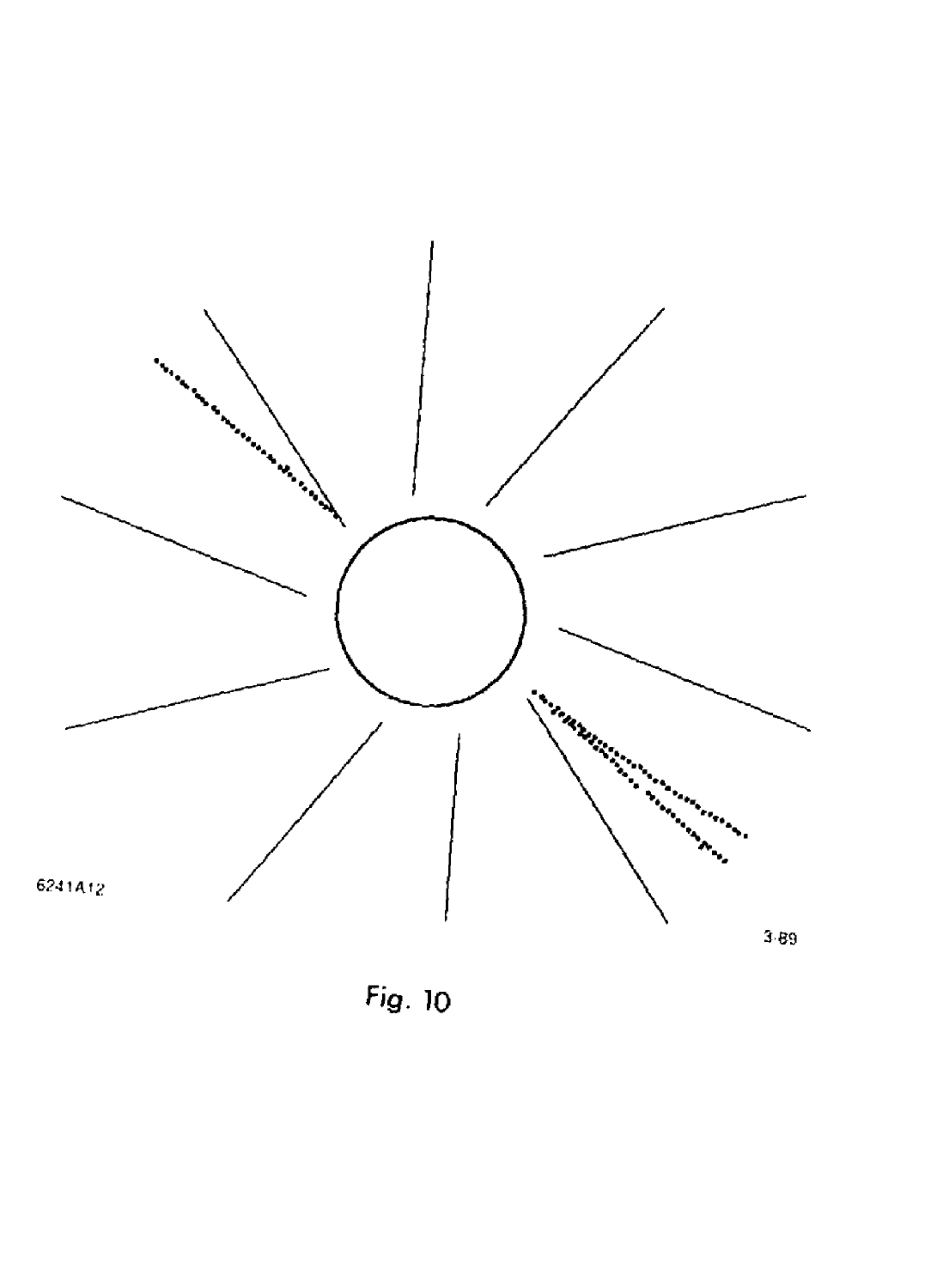

Fig 11

 $\bullet$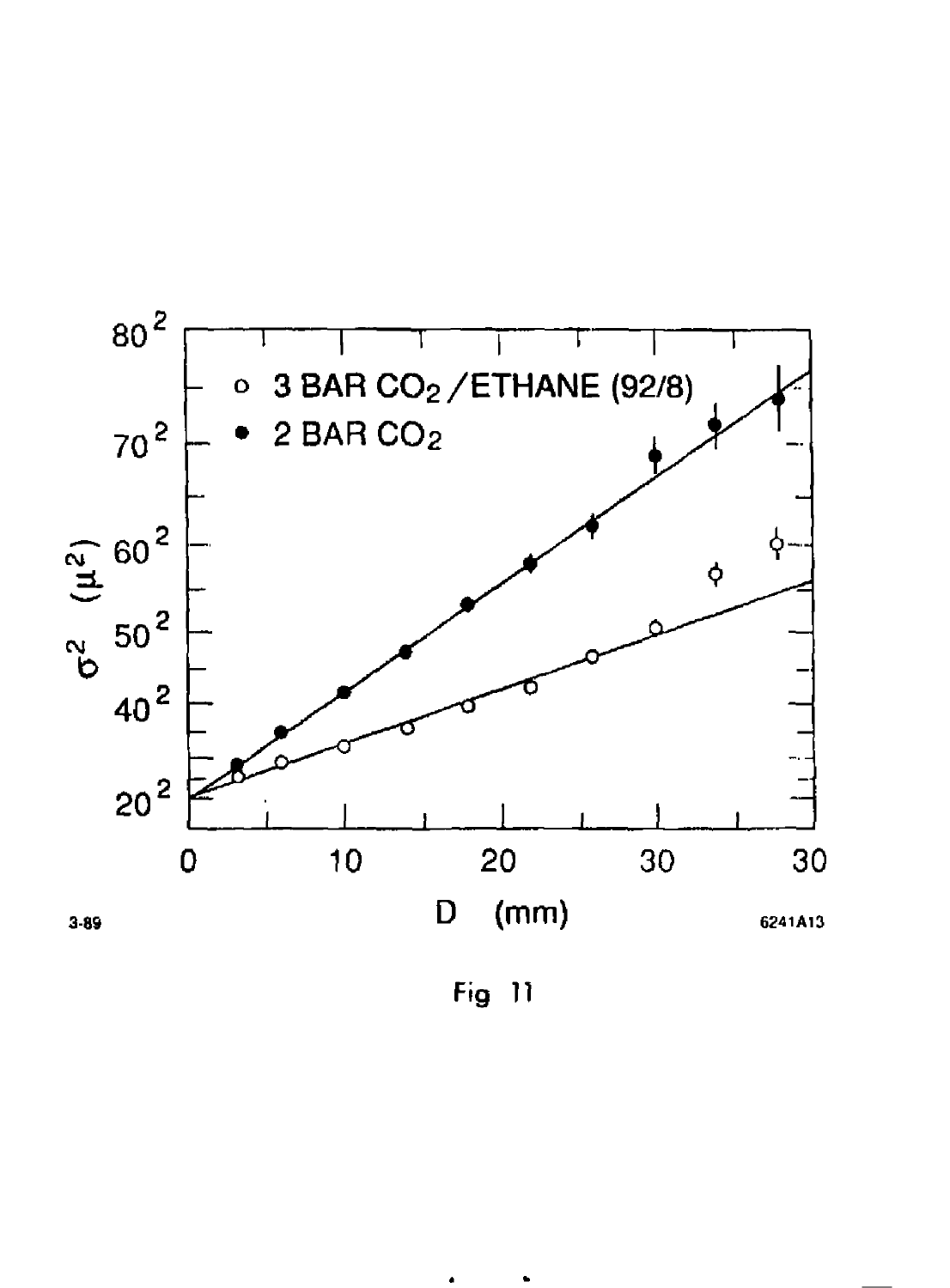

GEO 687-090/19125

 $\frac{1}{2}$